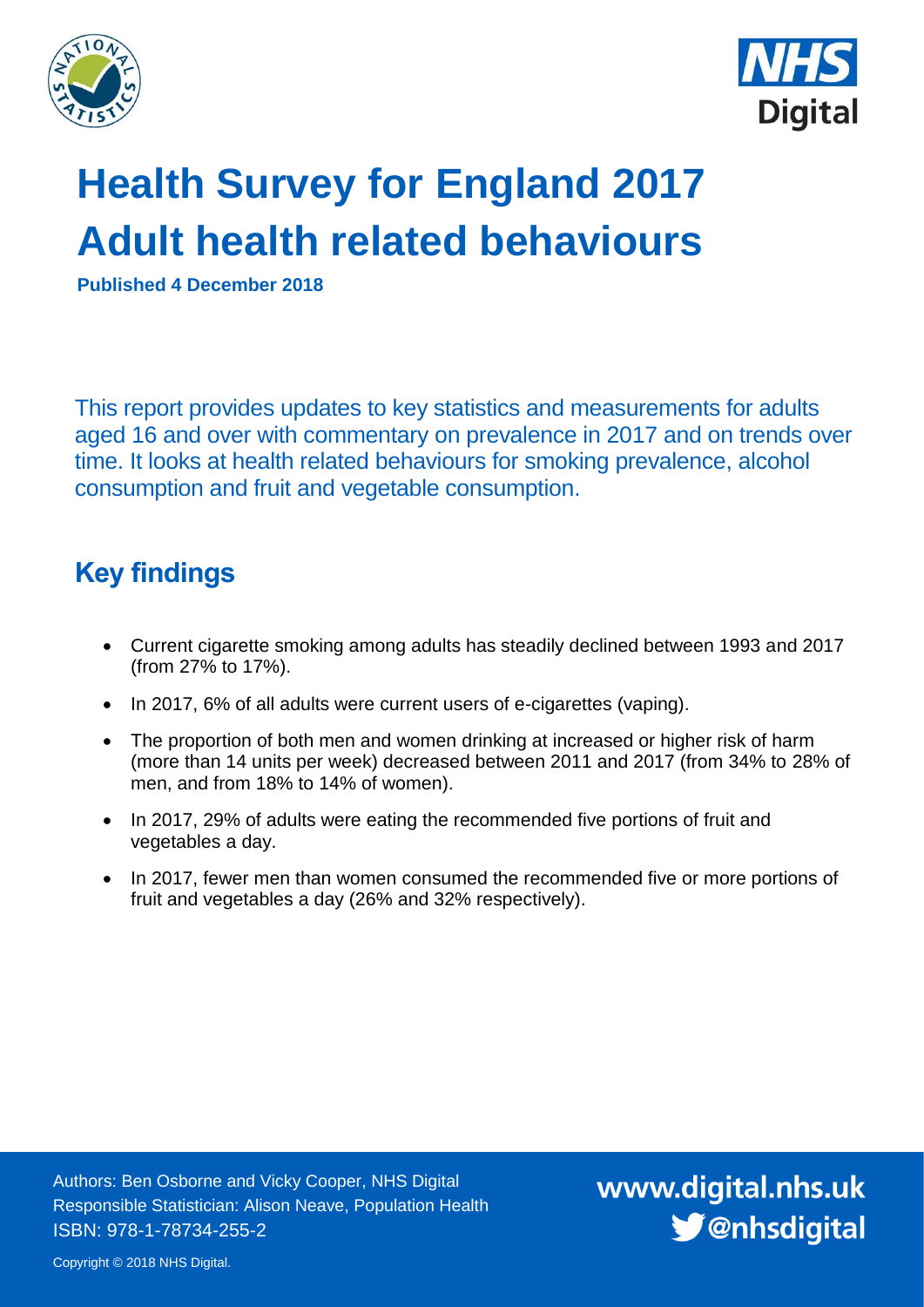## **Contents**

| <b>Key findings</b>                                                                               | 1  |
|---------------------------------------------------------------------------------------------------|----|
| This is a National Statistics publication                                                         | 4  |
| <b>Introduction</b>                                                                               | 5  |
| About the survey estimates                                                                        | 5  |
| List of tables                                                                                    | 6  |
| <b>Main findings</b>                                                                              | 7  |
| <b>Smoking Prevalence</b>                                                                         | 8  |
| Introduction                                                                                      | 8  |
| <b>Methods</b>                                                                                    | 10 |
| <b>Definitions</b>                                                                                | 11 |
| Self-reported cigarette smoking status by survey year and sex                                     | 12 |
| Self-reported cigarette smoking status, by survey year, age and sex                               | 13 |
| Self-reported cigarette consumption by survey year and sex                                        | 15 |
| Self-reported e-cigarette use, by age and sex                                                     | 16 |
| Self-reported e-cigarette use (vaping), by cigarette smoking status and sex                       | 17 |
| Prevalence of ever using nicotine delivery products, by cigarette smoking status and<br>sex       | 18 |
| Intentions to give up smoking, by age and sex                                                     | 19 |
| Self-reported exposure to other people's smoke, by age and sex                                    | 20 |
| Saliva cotinine levels among self-reported, cotinine-validated non-smokers, by age<br>and sex     | 20 |
| <b>Alcohol Consumption</b>                                                                        | 22 |
| Introduction                                                                                      | 22 |
| <b>Methods</b>                                                                                    | 23 |
| Measuring alcohol intake                                                                          | 24 |
| Frequency of drinking in the last year, by age and sex                                            | 26 |
| Estimated weekly alcohol consumption, by age and sex                                              | 27 |
| Estimated weekly alcohol consumption, by region                                                   | 29 |
| Estimated weekly alcohol consumption, by household income                                         | 30 |
| Alcohol consumption in the last week                                                              | 31 |
| Estimated maximum alcohol consumption on any day in the last week, by survey year,<br>age and sex | 32 |
| <b>Fruit and Vegetable Consumption</b>                                                            | 33 |
| Introduction                                                                                      | 33 |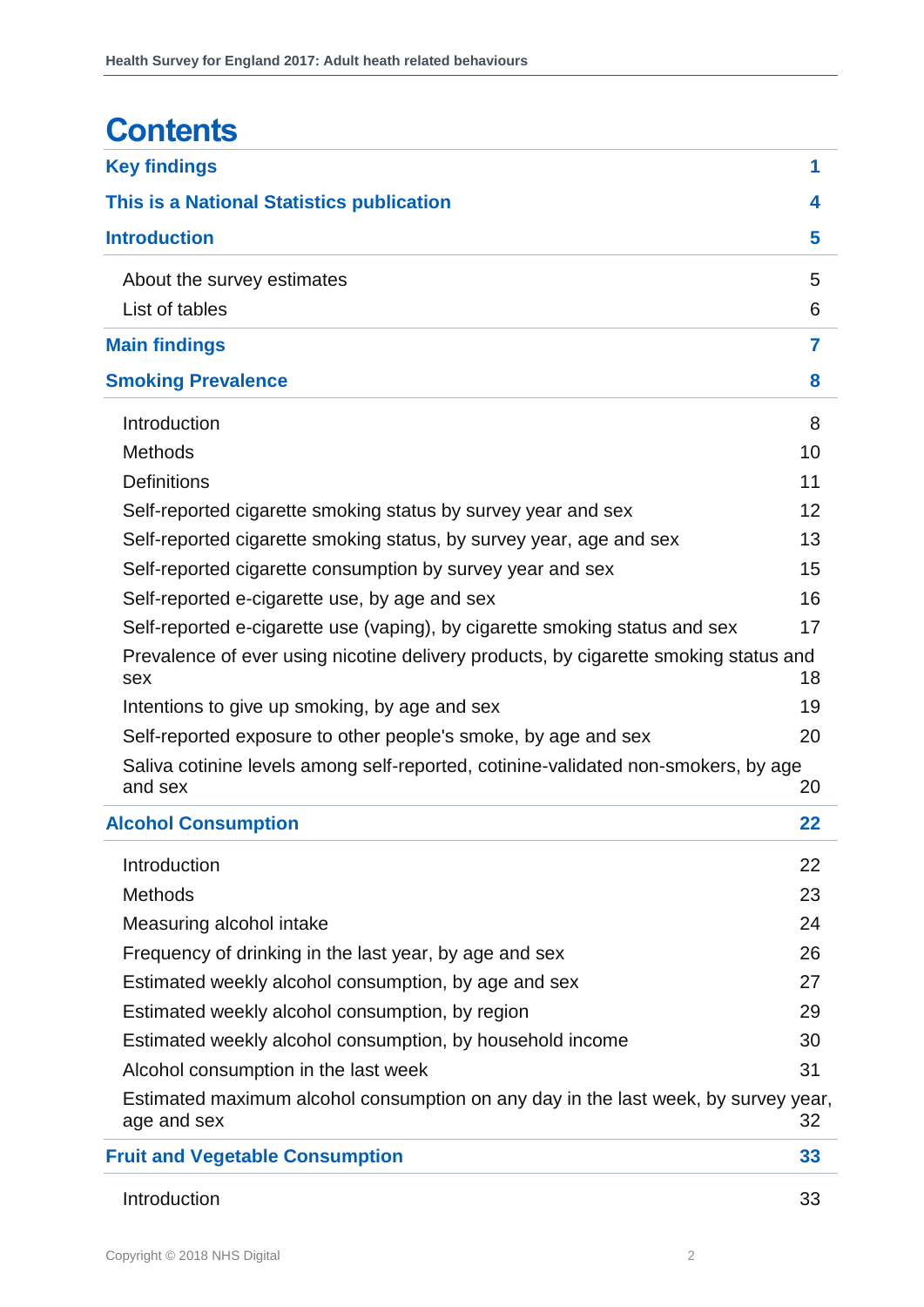| Fruit and vegetable consumption, by survey year, age and sex             |    |  |
|--------------------------------------------------------------------------|----|--|
| Fruit and vegetable consumption, by equivalised household income and sex |    |  |
| <b>Appendix - Technical information</b>                                  | 37 |  |
| <b>Methods</b>                                                           | 37 |  |
| Technical details about trend tables                                     | 37 |  |
| Changes in the conversion of drinks to alcohol units                     | 38 |  |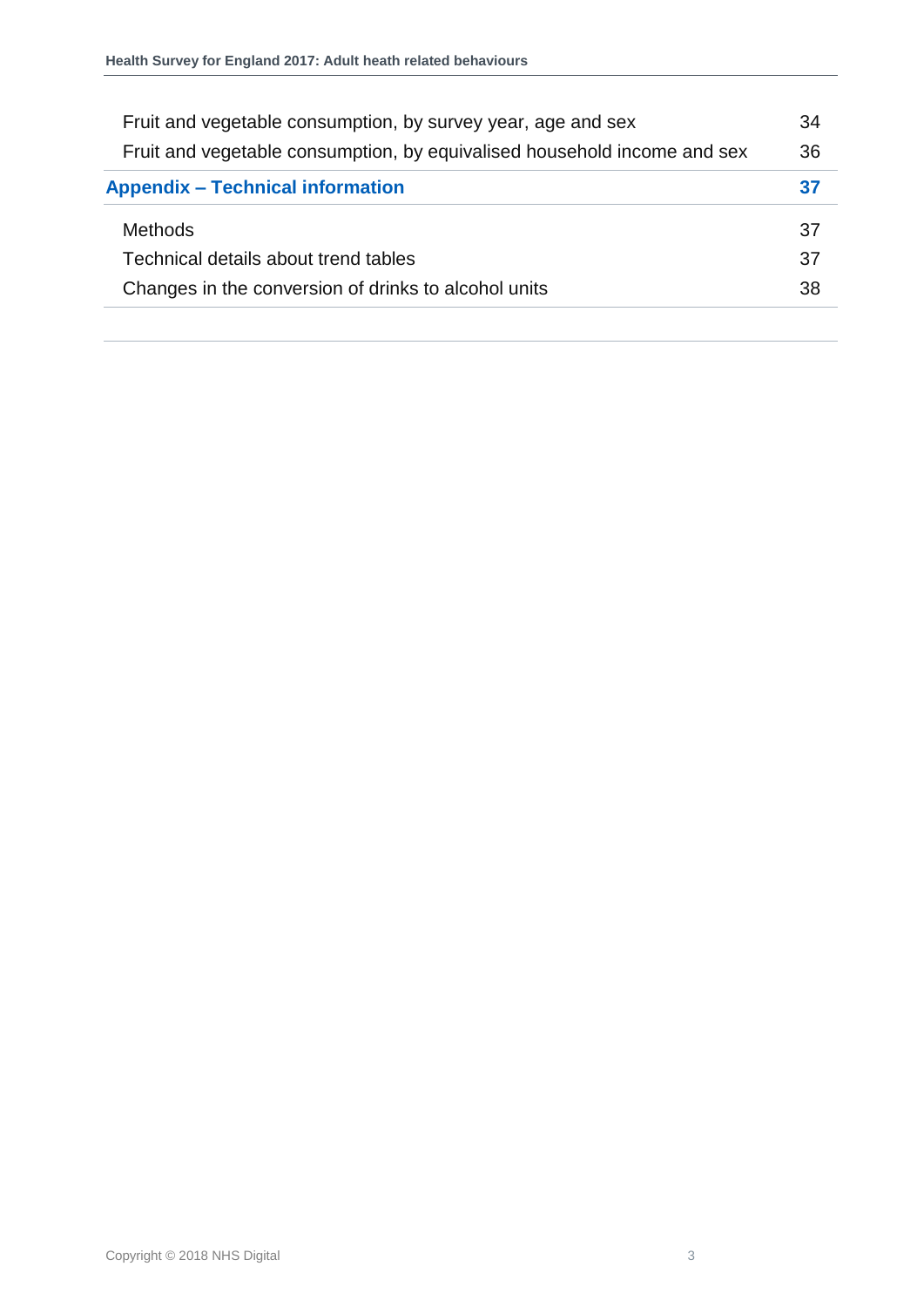

## **This is a National Statistics publication**

National Statistics status means that official statistics meet the highest standards of trustworthiness, quality and public value.

All official statistics should comply with all aspects of the Code of Practice for Official Statistics. They are awarded National Statistics status following an assessment by the Authority's regulatory arm. The Authority considers whether the statistics meet the highest standards of Code compliance, including the value they add to public decisions and debate.

It is NHS Digital's responsibility to maintain compliance with the standards expected of National Statistics. If we become concerned about whether these statistics are still meeting the appropriate standards, we will discuss any concerns with the Authority promptly. National Statistics status can be removed at any point when the highest standards are not maintained, and reinstated when standards are restored.

Find out more about the Code of Practice for Official Statistics at [www.statisticsauthority.gov.uk/assessment/code-of-practice](http://www.statisticsauthority.gov.uk/assessment/code-of-practice)

#### **ISBN 978-1-78734-255-2**

This report may be of interest to people working in public health, policy officials, commissioners of health and care services and to the public to see the prevalence of drinking alcohol, fruit and vegetable consumption, smoking, exposure to second-hand smoke and intentions to give up smoking.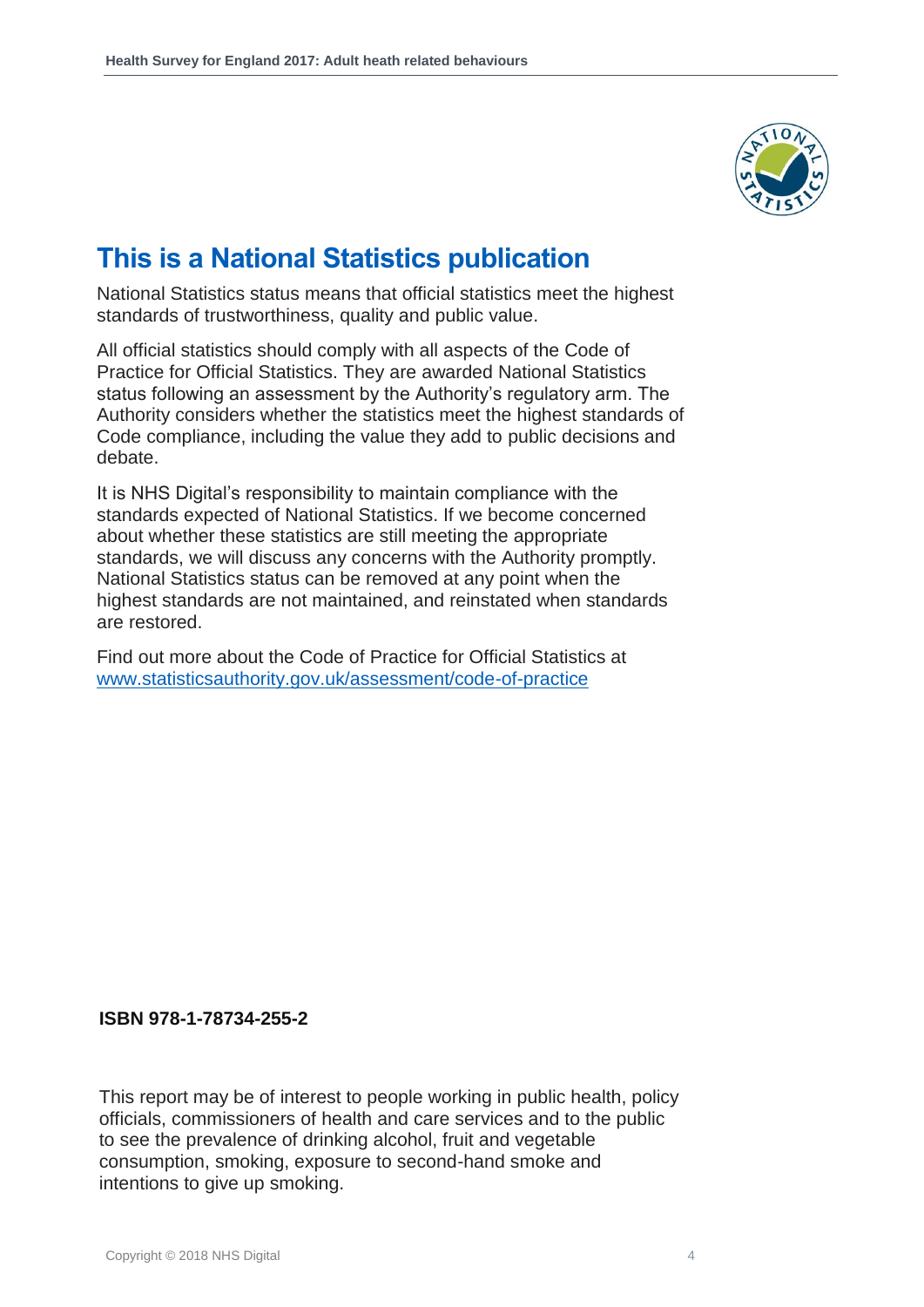## <span id="page-4-0"></span>**Introduction**

The Health Survey for England is a series of annual surveys designed to measure health and health-related behaviours in adults and children living in private households in England. More information about the survey can be found in the Quick Guide to the Survey and in more detail in the Methods report at [https://digital.nhs.uk/pubs/hse2017.](https://digital.nhs.uk/pubs/hse2017)

This report includes a combination of trend tables and HSE 2017 results on smoking prevalence, alcohol consumption and fruit and vegetable consumption.

#### <span id="page-4-1"></span>**About the survey estimates**

The Health Survey for England, in common with other surveys, collects information from a sample of the population. The sample is designed to represent the whole population as accurately as possible within practical constraints, such as time and cost. Consequently, statistics based on the survey are estimates, rather than precise figures, and are subject to a margin of error, shown as a 95% confidence interval. For example, the survey estimate might be 24% with a 95% confidence interval of 22% to 26%. A different sample might have given a different estimate, but we expect that the true value of the statistic in the population would be within the range given by the 95% confidence interval in 95 cases out of 100.

Where differences are commented on in this report, these reflect the same degree of certainty that these differences are real, and not just within the margins of sampling error. These differences can be described as statistically significant.<sup>1</sup>

Confidence intervals are quoted for key statistics within this report and are also shown in more detail in the Excel tables accompanying this report. Confidence intervals are affected by the size of the sample on which the estimate is based. Generally, the larger the sample, the smaller the confidence interval, and hence the more precise the estimate.

Additional technical information is given in the Appendix to this report.

l <sup>1</sup> Statistical significance does not imply substantive importance; differences that are statistically significant are not necessarily meaningful or relevant.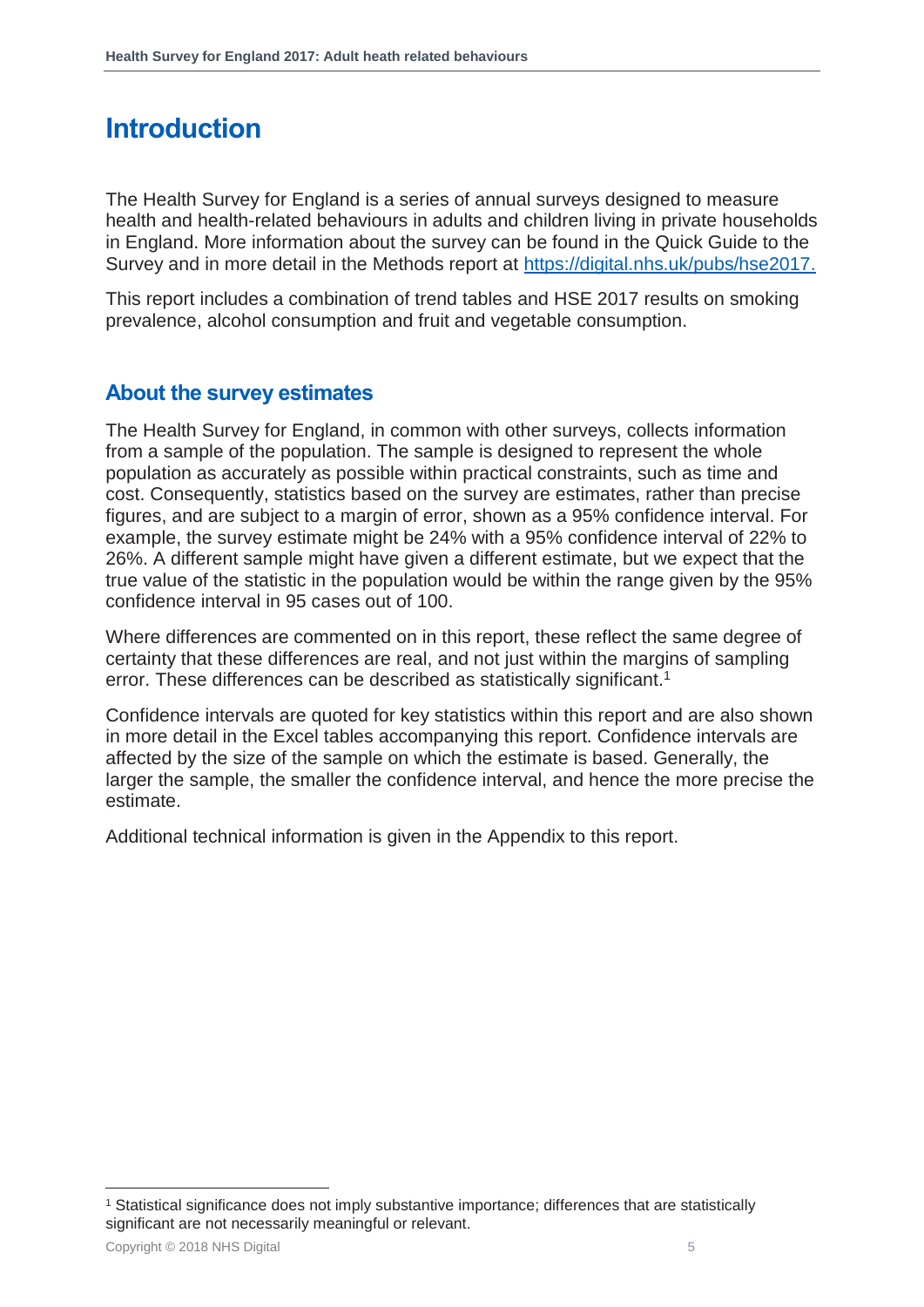#### <span id="page-5-0"></span>**List of tables**

| Table<br>number | Table title                                                                                                                 | Years presented |
|-----------------|-----------------------------------------------------------------------------------------------------------------------------|-----------------|
| 1               | Self-reported cigarette smoking status and consumption,<br>by survey year and sex                                           | 2011-2017       |
| $\overline{2}$  | Self-reported cigarette smoking status, by survey year,<br>age and sex                                                      | 2001-2017       |
| 3               | Self-reported e-cigarette use, by age and sex                                                                               | 2017            |
| 4               | Self-reported e-cigarette use, by cigarette smoking status<br>and sex                                                       | 2017            |
| 5               | Intentions to give up smoking, by age and sex                                                                               | 2017            |
| 6               | Prevalence of ever using nicotine delivery products, by<br>cigarette smoking status and sex                                 | 2017            |
| 7               | Self-reported hours of exposure to other people's smoke,<br>by age and sex                                                  | 2017            |
| 8               | Self-reported locations of exposure to other people's<br>smoke, by age and sex                                              | 2017            |
| 9               | Saliva cotinine levels among self-reported, cotinine-<br>validated non-smokers, by age and sex                              | 2017            |
| 10              | Saliva cotinine levels among self-reported, cotinine-<br>validated non-smokers1, by equivalised household<br>income and sex | 2017            |
| 11              | Usual frequency of drinking alcohol in the last year, by age<br>and sex                                                     | 2017            |
| 12              | Estimated weekly alcohol consumption, by survey year,<br>age and sex                                                        | 2011-2017       |
| 13              | Summary of weekly alcohol consumption, by age and sex                                                                       | 2017            |
| 14              | Estimated weekly alcohol consumption, by region and sex                                                                     | 2017            |
| 15              | Estimated weekly alcohol consumption, by equivalised<br>household income and sex                                            | 2017            |
| 16              | Number of days on which drank alcohol in the last week,<br>by age and sex                                                   | 2017            |
| 17              | Estimated maximum alcohol consumption on any day in<br>the last week, by survey year, age and sex                           | 1998-2017       |
| 18              | Fruit and vegetable consumption, by survey year, age and<br>sex                                                             | 2001-2017       |
| 19              | Fruit and vegetable consumption, by equivalised<br>household income and sex                                                 | 2017            |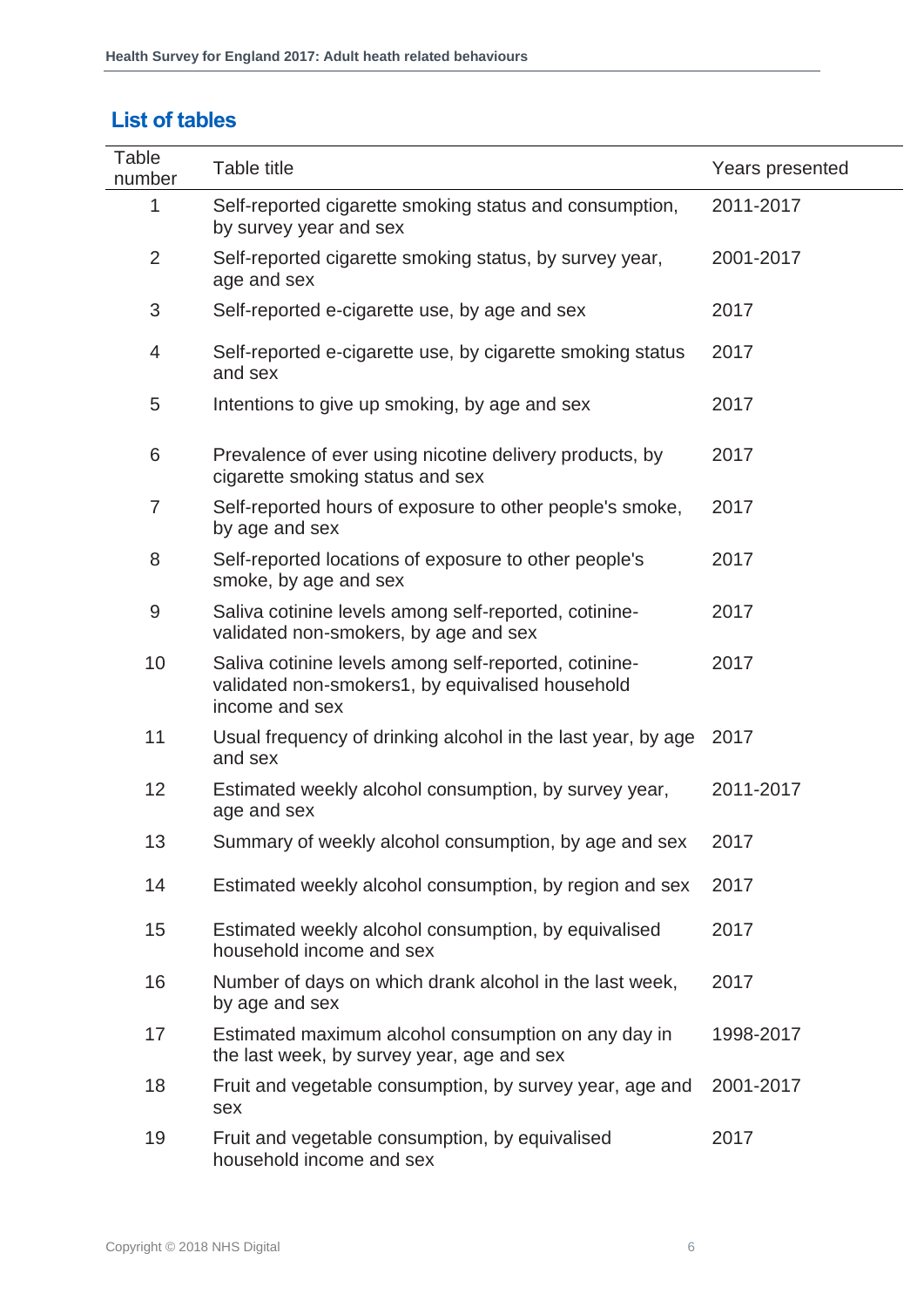## <span id="page-6-0"></span>**Main findings**

#### **Smoking**

- Current cigarette smoking among adults has steadily declined between 1993 and 2017 (from 27% to 17%).
- 6% of all adults were current users of e-cigarettes (vaping).
- 15% of current cigarette smokers were using e-cigarettes.
- Among current cigarette smokers, women were less likely than men to want to give up smoking. 36% of women compared to 34% of men agreed that they either didn't want to stop smoking or they thought they should stop smoking but didn't really want to.
- Younger adults were more likely to be exposed to second hand smoke than older adults. Only 50% of those aged 16 to 24 had reported that they had not been exposed to second hand smoke, compared with 93% of those in the 75+ age group.
- Despite smoking in the workplace being banned in 2007, 8% of adults reported that they have been exposed to other people's smoke at work and this was higher for men (10%) than women (5%).

#### **Alcohol**

- In 2017, 82% of adults had drunk alcohol in the last 12 months.
- A minority of adults, 16% of men and 21% of women, had not drunk alcohol in the last 12 months. The majority, 56% of men and 64% of women, drank at levels considered to be at lower risk of alcohol-related harm (up to 14 units). The remaining 28% of men and 14% of women drank over 14 units (increased or higher risk of harm) in a usual week.
- The proportion of both men and women drinking at increased or higher risk of harm (more than 14 units per week) decreased between 2011 and 2017 (from 34% to 28% of men, and from 18% to 14% of women).
- In 2017, among adults who drank alcohol, the average (mean) amount typically drunk in a week was 15.0 units for men, and 8.6 units for women.

#### **Fruit and vegetable consumption**

- In 2017, 29% of adults were eating the recommended five portions of fruit and vegetables a day.
- Fewer men than women consumed the recommended five or more portions of fruit and vegetables a day (26% and 32% respectively).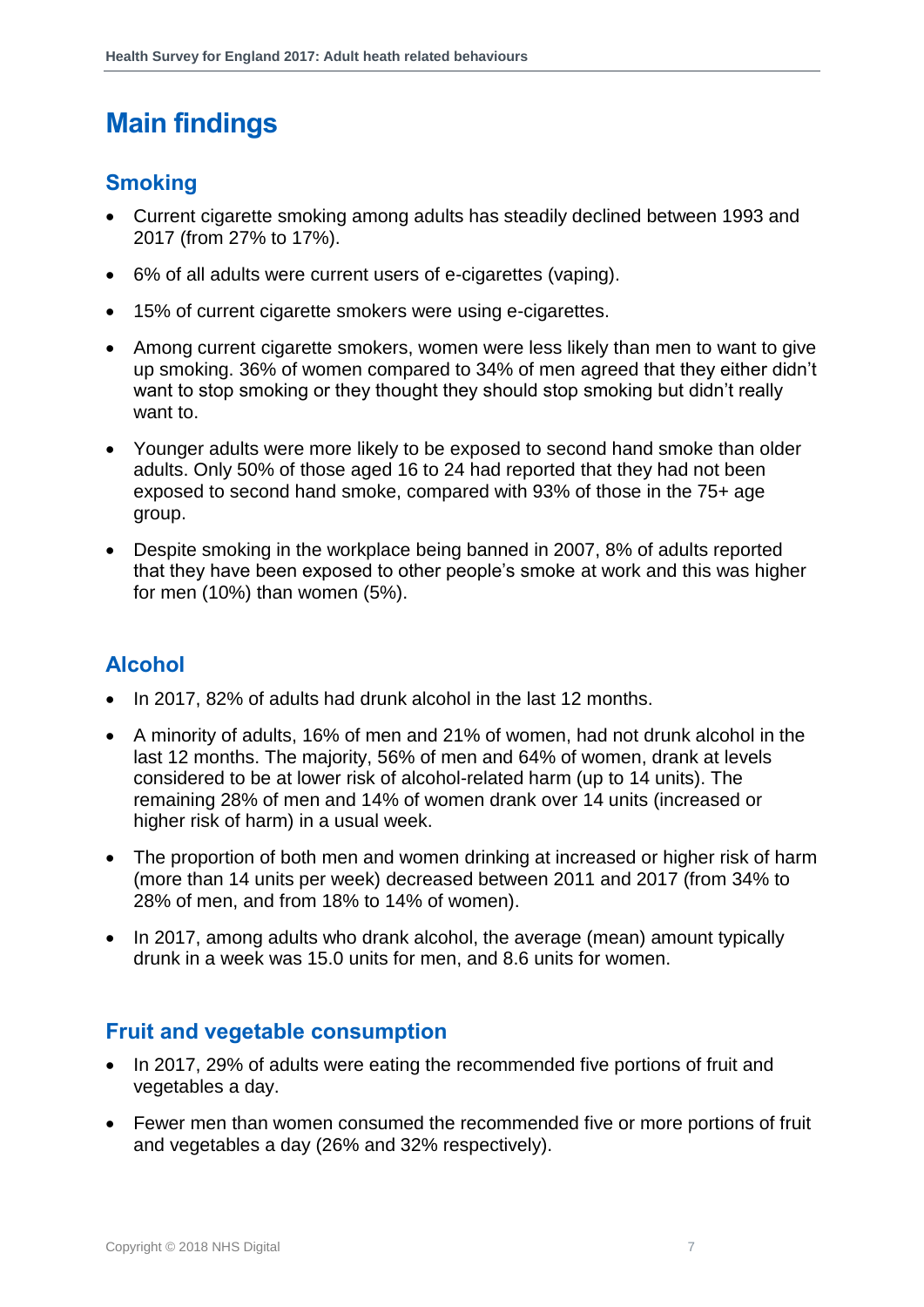## <span id="page-7-0"></span>**Smoking Prevalence**

#### <span id="page-7-1"></span>**Introduction**

Cigarette smoking in England has been in long-term decline. Since 1998, when *Smoking kills: a White Paper on tobacco* was published,<sup>2</sup> cigarette smoking prevalence among adults has fallen from 28% to 17%. However, tobacco use remains the leading cause of preventable illness and premature death in England and worldwide.<sup>3</sup> Tobacco use contributed to around 20% of deaths in men and 12% of deaths in women aged over 35 in England in 2016.<sup>4</sup>

Smoking is the biggest contributor to health inequalities. It has been estimated that tobacco use accounts for around half of the difference in life expectancy between the richest and poorest groups.<sup>5</sup> In 2017, around 30% of unemployed people were current smokers compared with 16% of those in employment, according to the 2017 ONS report: Adult smoking habits in the UK. 6

To tackle the health burden related to smoking, a series of laws have come into force in the past 15 years. Tobacco advertising on billboards and in printed publications was banned in 2003.<sup>7</sup> The legal minimum age to buy tobacco was increased from 16 to 18 in England in October 2007. In addition, tobacco displays at the point of sale have been prohibited in supermarkets and large shops since April 2012 and ceased in small shops from April 2015.<sup>8</sup>

To reduce exposure to the harmful effects of secondhand smoke, a smoke free law was implemented in July 2007, banning smoking in workplaces and enclosed public places.<sup>9</sup>

In 2017, the government published *Towards a smoke-free generation: a tobacco* 

<sup>4</sup> NHS Digital. *Statistics on Smoking: England, 2018*. NHS Digital, Leeds, 2018. [https://digital.nhs.uk/data-and-information/publications/statistical/statistics-on-smoking/statistics-on](https://digital.nhs.uk/data-and-information/publications/statistical/statistics-on-smoking/statistics-on-smoking-england-2018/content)[smoking-england-2018/content.](https://digital.nhs.uk/data-and-information/publications/statistical/statistics-on-smoking/statistics-on-smoking-england-2018/content)

<sup>5</sup> Marmot M, Allen J, Goldblatt P et al. *Fair Society, Healthy Lives: Strategic review of health inequalities in England post-2010*. The Marmot Review, London, 2010. [https://www.gov.uk/dfid-research](https://www.gov.uk/dfid-research-outputs/fair-society-healthy-lives-the-marmot-review-strategic-review-of-health-inequalities-in-england-post-2010)[outputs/fair-society-healthy-lives-the-marmot-review-strategic-review-of-health-inequalities-in-england](https://www.gov.uk/dfid-research-outputs/fair-society-healthy-lives-the-marmot-review-strategic-review-of-health-inequalities-in-england-post-2010)[post-2010](https://www.gov.uk/dfid-research-outputs/fair-society-healthy-lives-the-marmot-review-strategic-review-of-health-inequalities-in-england-post-2010)

l <sup>2</sup> Department of Health. *Smoking kills: a White Paper on tobacco*. DH, London, 1998.

[https://assets.publishing.service.gov.uk/government/uploads/system/uploads/attachment\\_data/file/2607](https://assets.publishing.service.gov.uk/government/uploads/system/uploads/attachment_data/file/260754/4177.pdf) [54/4177.pdf](https://assets.publishing.service.gov.uk/government/uploads/system/uploads/attachment_data/file/260754/4177.pdf) 

<sup>3</sup> World Health Organization. *WHO Report on the Global Tobacco Epidemic 2017* WHO, Switzerland, 2017. [http://www.who.int/tobacco/global\\_report/2017/en/](http://www.who.int/tobacco/global_report/2017/en/)

<sup>6</sup> Office for National Statistics: Adult smoking habits in the UK: 2017 [https://www.ons.gov.uk/peoplepopulationandcommunity/healthandsocialcare/healthandlifeexpectancies/](https://www.ons.gov.uk/peoplepopulationandcommunity/healthandsocialcare/healthandlifeexpectancies/bulletins/adultsmokinghabitsingreatbritain/2017) [bulletins/adultsmokinghabitsingreatbritain/2017](https://www.ons.gov.uk/peoplepopulationandcommunity/healthandsocialcare/healthandlifeexpectancies/bulletins/adultsmokinghabitsingreatbritain/2017)

<sup>7</sup> HM Government. *The Tobacco Advertising and Promotion Act*. Her Majesty's Stationary Office (HMSO), London, 2002. [www.legislation.gov.uk/ukpga/2002/36/contents](http://www.legislation.gov.uk/ukpga/2002/36/contents)

<sup>8</sup>Action on Smoking and Health. *Advertising and Promotion.* ASH, London, 2012*.* [www.ash.org.uk/current-policy-issues/advertising-and-promotion](http://www.ash.org.uk/current-policy-issues/advertising-and-promotion)

<sup>9</sup> Bauld L. *The Impact of Smokefree legislation in England: Evidence Review.* Department of Health, London, 2011.

[www.gov.uk/government/uploads/system/uploads/attachment\\_data/file/216319/dh\\_124959.pdf](http://www.gov.uk/government/uploads/system/uploads/attachment_data/file/216319/dh_124959.pdf)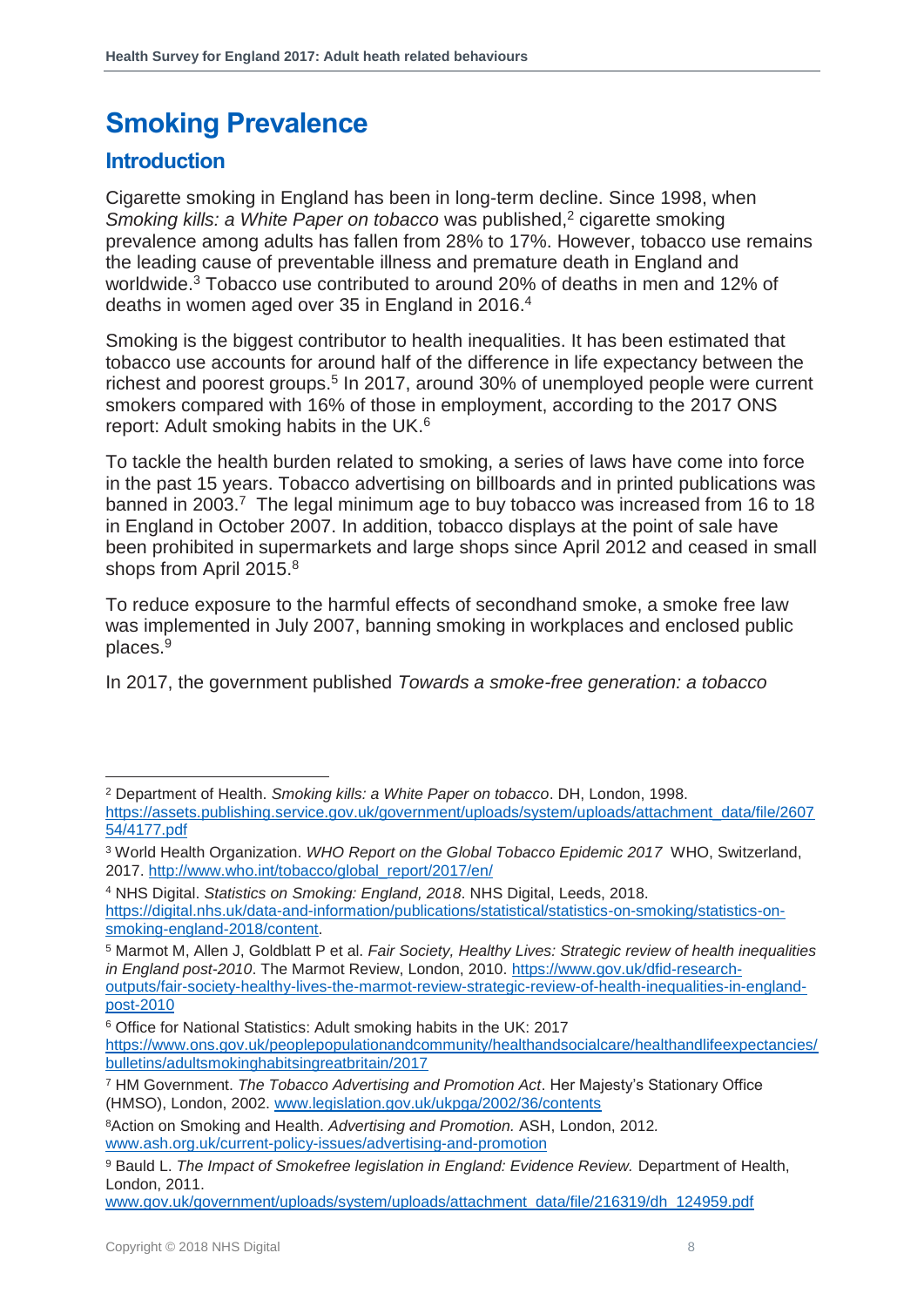*control plan.*<sup>10</sup> This set out a five-year plan to reduce the harms of smoking, including a target to reduce adult smoking to 12% or less by the end of 2022.

#### **Use of e-cigarettes (vaping)**

In 2013, all adults were, for the first time in the Health Survey for England (HSE), asked questions on their use of electronic cigarettes<sup>11</sup> (also called vaporisers, or vaping).<sup>12</sup> In 2013, 3% of adults were current users of e-cigarettes.

<span id="page-8-0"></span>There is a growing consensus that e-cigarettes are safer than tobacco cigarettes, since e-cigarettes contain no tobacco and thus no tar, with some estimating them to be around 95% safer,<sup>13,14</sup> although the longer-term effects of e-cigarettes have not been established. E-cigarettes may not be totally safe; there is emerging evidence that e-cigarettes emit ultrafine/fine particles in their vapour which can be damaging to the lung.<sup>15</sup> E-cigarettes also contain the chemical propylene glycol, which has been linked to eye, throat and respiratory irritation.<sup>16</sup>

The availability of e-cigarettes has given rise to considerable public health debate.<sup>17</sup> including concerns that the co-use of e-cigarettes with tobacco may reinforce the smoking habit, or discourage cessation attempts. There is also concern over the uptake of e-cigarettes by non-smokers. However, this was rare, with 1% of nonsmokers having ever used e-cigarettes as reported in HSE 2015.<sup>18</sup> A Cochrane review of studies on e-cigarettes found evidence that e-cigarettes could help smokers quit or reduce tobacco consumption.[14,1](#page-8-0)9

In 2017, when these data were collected, the sale of e-cigarettes was largely unregulated.

[www.gov.uk/government/uploads/system/uploads/attachment\\_data/file/457102/Ecigarettes\\_an\\_evidenc](http://www.gov.uk/government/uploads/system/uploads/attachment_data/file/457102/Ecigarettes_an_evidence_update_A_report_commissioned_by_Public_Health_England_FINAL.pdf) [e\\_update\\_A\\_report\\_commissioned\\_by\\_Public\\_Health\\_England\\_FINAL.pdf](http://www.gov.uk/government/uploads/system/uploads/attachment_data/file/457102/Ecigarettes_an_evidence_update_A_report_commissioned_by_Public_Health_England_FINAL.pdf)

l

<sup>10</sup> Department of Health. *Towards a smoke-free generation: a tobacco control plan for England*. DH, London, 2011. [www.gov.uk/government/publications/towards-a-smoke-free-generation-tobacco-control](http://www.gov.uk/government/publications/towards-a-smoke-free-generation-tobacco-control-plan-for-england)[plan-for-england](http://www.gov.uk/government/publications/towards-a-smoke-free-generation-tobacco-control-plan-for-england)

<sup>11</sup> E-cigarettes deliver nicotine that is vaporised and inhaled from a liquid form via a battery-powered device that simulates cigarette smoking. Some are designed to resemble ordinary cigarettes. Once sucked on, a sensor is activated which heats the liquid within the e-cigarette to create a vapour that delivers nicotine to the individual.

<sup>&</sup>lt;sup>12</sup> E-cigarettes are sometimes referred to as vaporisers or electronic nicotine delivery systems (ENDS).

<sup>13</sup> Goniewicz M L, Knysak J, Gawron M et al. Levels of selected carcinogens and toxicants in vapour from electronic cigarettes. Tobacco Control 2013;**10**:133-139.

<sup>14</sup> McNeill A, Brose LS, Calder R, et al. *E-cigarettes: an evidence update. A report commissioned by Public Health England.* Public Health England, London 2015.

<sup>15</sup> Schripp T, Markewitz D, Uhde E et al. *Does e-cigarette consumption cause passive vaping?* Indoor Air 2012;**23**:25-31.

<sup>16</sup> Vardavas CI, Anagnostopoulos N, Kougias M et al. Short-term pulmonary effects of using an electronic cigarette: impact on respiratory flow resistance, impedance, and exhaled nitric oxide. Chest 2012;**141**:1400-1406.

<sup>17</sup> *Simon Chapman on e-cigarettes: the best and the worst case scenarios for public health*. BMJ Group Blogs, 2014. [blogs.bmj.com/bmj/2014/03/14/simon-chapman-on-e-cigarettes-the-best-and-the-worst](http://blogs.bmj.com/bmj/2014/03/14/simon-chapman-on-e-cigarettes-the-best-and-the-worst-case-scenarios-for-public-health/)[case-scenarios-for-public-health/](http://blogs.bmj.com/bmj/2014/03/14/simon-chapman-on-e-cigarettes-the-best-and-the-worst-case-scenarios-for-public-health/)

<sup>18</sup> Health Survey for England 2015 [https://digital.nhs.uk/data-and-](https://digital.nhs.uk/data-and-information/publications/statistical/health-survey-for-england/health-survey-for-england-2015)

[information/publications/statistical/health-survey-for-england/health-survey-for-england-2015](https://digital.nhs.uk/data-and-information/publications/statistical/health-survey-for-england/health-survey-for-england-2015)

<sup>19</sup> McRobbie H, Bullen C, Hartmann-Boyce J et al. *Electronic cigarettes for smoking cessation and reduction.* Cochrane Database of Systematic Reviews 2014:**12**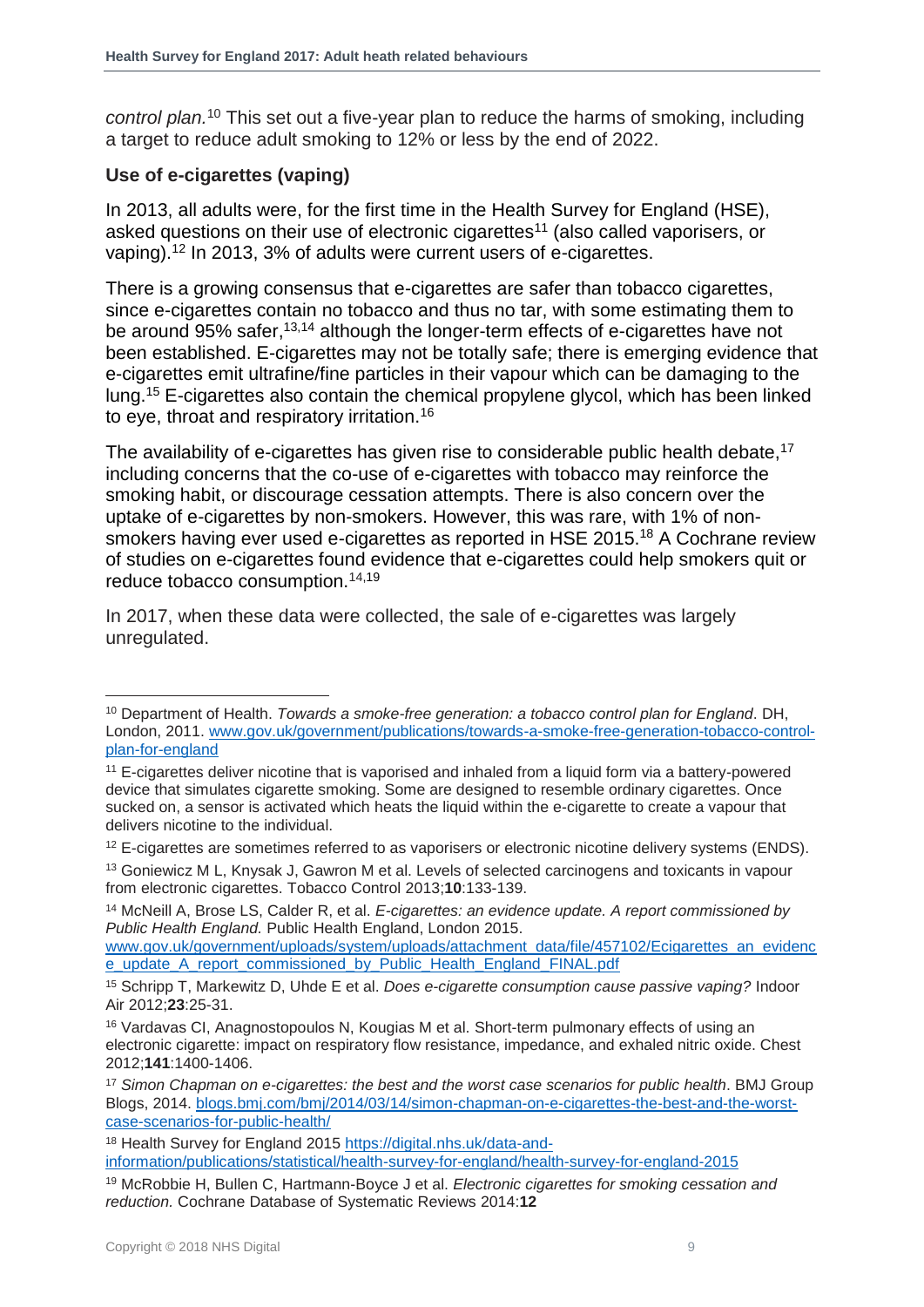#### <span id="page-9-0"></span>**Methods**

#### **Self-reported data**

Questions about cigarette smoking have been asked of adults aged 16 and over as part of the HSE series since its inception in 1991. In 2017, the interview collected information about the use of various tobacco products including cigarettes, cigars and pipes. Those who reported smoking cigarettes were asked to estimate their daily consumption of cigarettes.

The interview also covered participants' current and previous use of nicotine delivery products including nicotine chewing gum, lozenges, mini lozenges, patch, inhaler, inhalator, mouth spray, nasal spray and other non-tobacco nicotine products. Since 2013, information has also been collected on current and previous use of e-cigarettes as well.

All participants aged 16 and over were asked to estimate the total number of hours they were exposed to other people's smoke, and to state the locations where this occurred.

Participants aged 25 and over were asked about their smoking behaviour within the face to face interview.<sup>20</sup> For those aged 16 to 17, information about smoking was collected through a self-completion questionnaire, to offer participants more privacy by allowing them to reply without disclosing their smoking behaviour to other household members. At the interviewer's discretion, those aged 18 to 24 could answer the smoking questions either through the face to face interview or through the selfcompletion questionnaire.

#### **Cotinine**

<span id="page-9-2"></span>l

<span id="page-9-1"></span>Cotinine is a metabolite of nicotine. Cotinine levels in serum or saliva can provide an objective measure of smoking. It is generally considered to be the most useful of various biological markers that are indicators of personal tobacco use.<sup>21</sup> When analysed in a specialist laboratory, as is done for HSE, low levels are also a sensitive marker of exposure to other people's smoke.

For this survey, cotinine levels were measured using saliva. As part of the nurse visit, participating adults were asked about their smoking status at the time (which might have changed since the interview), and about use of nicotine delivery products in the last seven days, and were asked to provide a small saliva sample, which was analysed for cotinine.<sup>22</sup> An additional weight has been applied to the cotinine data to account for differential non-response to the saliva sample.<sup>22</sup>

<sup>&</sup>lt;sup>20</sup> Participants were also asked at the nurse visit about current smoking status and about current use of any nicotine delivery product. Results presented in the tables relating to self-reported smoking status, cigarette consumption, or use of nicotine delivery products are based on the answers given at the initial interview. For tables presenting results on cotinine, current smoking status is based on information given at the nurse visit, since this was when the saliva sample was taken. In these tables, ex-smokers (used to smoke cigarettes regularly) and never smokers (never smoked cigarettes regularly) were distinguished by combining 'non-smokers' at the nurse visit with information on smoking status as reported at the earlier interview.

<sup>&</sup>lt;sup>21</sup> Jarvis M, Fidler J, Mindell J et al. Assessing smoking status in children, adolescents and adults: cotinine cutpoints revisited. Addiction 2008;**103**:1553-1561.

<sup>&</sup>lt;sup>22</sup> Full details are provided in Health Survey for England 2017 Methods and documentation, available at <https://digital.nhs.uk/data-and-information/publications/statistical/health-survey-for-england/2017>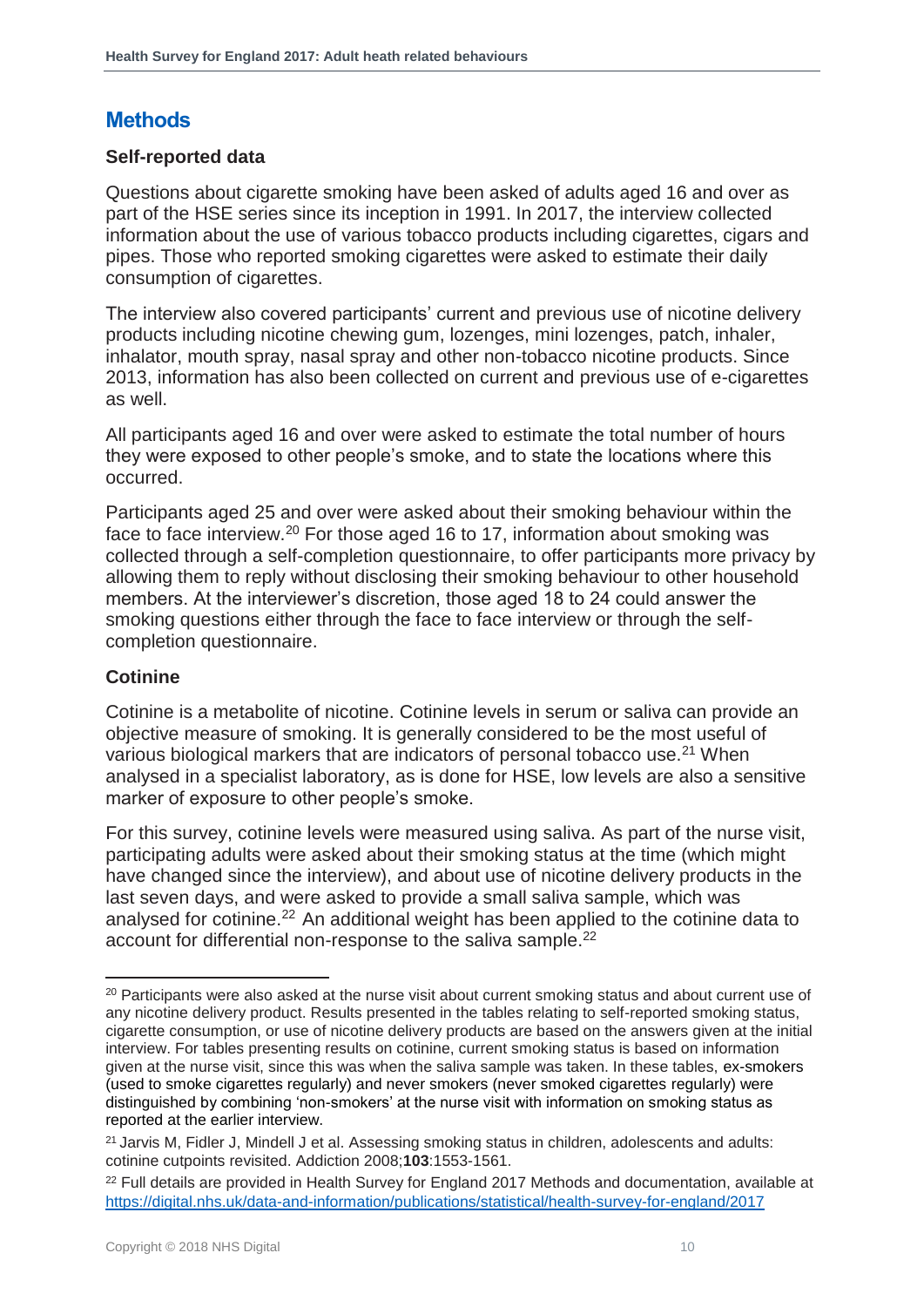#### <span id="page-10-0"></span>**Definitions**

#### **Current smokers**

The focus of this report is on cigarette use among adults, and cigar and pipe use are not considered in the definition of a current smoker.

#### **Cotinine thresholds indicative of smoking**

Cotinine has a half-life in the body of around 16 to 20 hours, which means that measurement of cotinine will detect regular tobacco use, but not occasional tobacco use if the last occasion was several days ago.<sup>23</sup> As in the HSE 2013 and 2015 reports, a threshold of 12ng/ml has been used as the cotinine cut-point indicative of personal smoking in populations with low smoking prevalence.<sup>24</sup>

The prevalence of cotinine levels of 12ng/ml or more is shown for men and women to provide an objective measure of smoking in the population, and is analysed by selfreported smoking status. As in previous reports participants using nicotine delivery products were excluded from the definition of a valid cotinine assay when establishing cotinine levels attributable to tobacco smoking.

#### **Exposure to secondhand smoke**

Cotinine levels less than 12ng/ml can be indicative of occasional smoking, particularly if the participants reported they smoked cigarettes only occasionally. However, in almost all cases, cotinine levels less than 12ng/ml indicate exposure to environmental tobacco smoke, particularly if the participants reported that they did not currently smoke.[21,2](#page-9-1)5 Measurement of low levels of cotinine provides a useful measure to monitor levels of exposure to other people's smoke at both the population level and by sub-groups, as the only significant sources of detectable cotinine levels are personal tobacco use, nicotine delivery products, and breathing other people's tobacco smoke.<sup>26</sup>

l

<sup>23</sup> Fidler J, Jarvis M, Mindell J et al. *Nicotine intake in English smokers: distribution and demographic correlates.* Cancer Epidemiology and Biomarkers Prevalence. 2008;**17**:3331-3336.

<sup>&</sup>lt;sup>24</sup> The previous saliva cotinine threshold of 15ng/ml was established over 20 years ago on a nonrepresentative sample of smokers and non-smokers (source: Jarvis M, Tunstall-Pedoe H, Feyerabend C et al. *Comparison of tests used to distinguish smokers from non-smokers.* American Journal of Public Health 1987;**77**:1435-1438). Cotinine cut-points depend on both the level of smoking and of secondhand exposure in the population. They are therefore country specific and need to be reevaluated as smoking prevalence changes. A reduction in the level of smoking and secondhand exposure was thought to have influenced the reduction in the optimal cut-point to detect personal use of tobacco.

 $25$  Jarvis M, Feyerabend C, Bryant A et al. Passive smoking in the home: plasma cotinine concentrations in non-smokers with smoking partners. Tobacco Control 2001;**10**:368-374.

<sup>26</sup> Jarvis M. Dietary nicotine: Won't mislead on passive smoking. BMJ. 1994;**308**:61-62.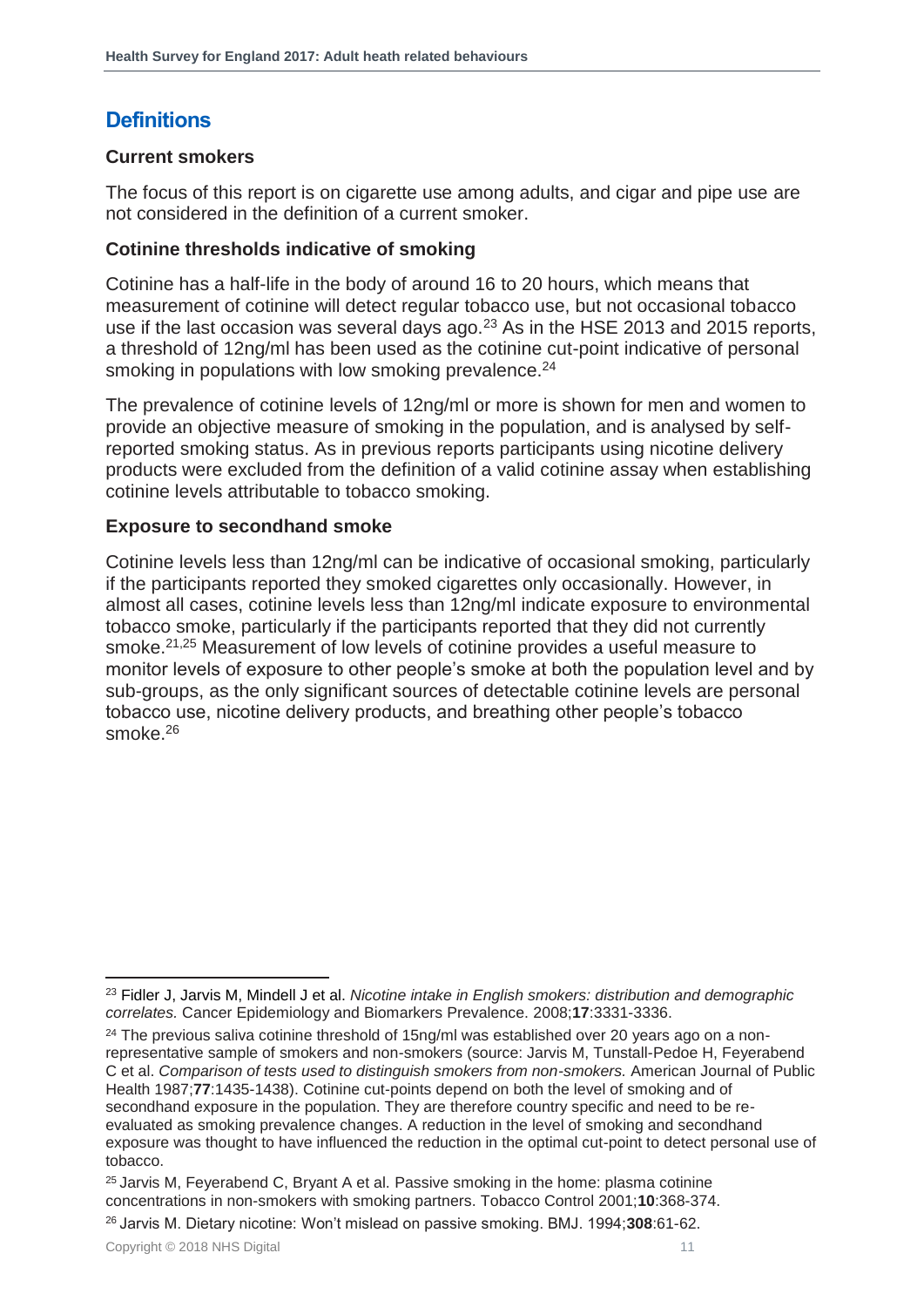#### <span id="page-11-0"></span>**Self-reported cigarette smoking status by survey year and sex**

Current smoking among adults has steadily declined from 27% in 1993 to 17% in 2017. Survey estimates are subject to a margin of error. It is likely that in 2017 the proportion of adults that currently smoke was between 16% and 19%. The proportion of adults that have never regularly smoked cigarettes increased from 46% in 1993 to 57% in 2017 (taking into account the margin of error, in 2017 the proportion of adults that never regularly smoke was between 56% and 59%).

Current smoking among men declined slowly between 1993 and 2006 (from 28% to 24%), and there was little overall change in prevalence between 2006 and 2013. In 2017 current smoking prevalence had fallen further to 19%, continuing the gradual downward trend. The proportion of men who had never smoked regularly increased from 39% in 1993 to 53% in 2017.

The proportion of women who were current smokers decreased from 26% in 1993 to 15% in 2017, while the proportion who had never regularly smoked increased from 52% to 61% in the same period.

Figure 1, Table 1



#### **Figure 1 Self-reported adult smoking status, 1993-2017**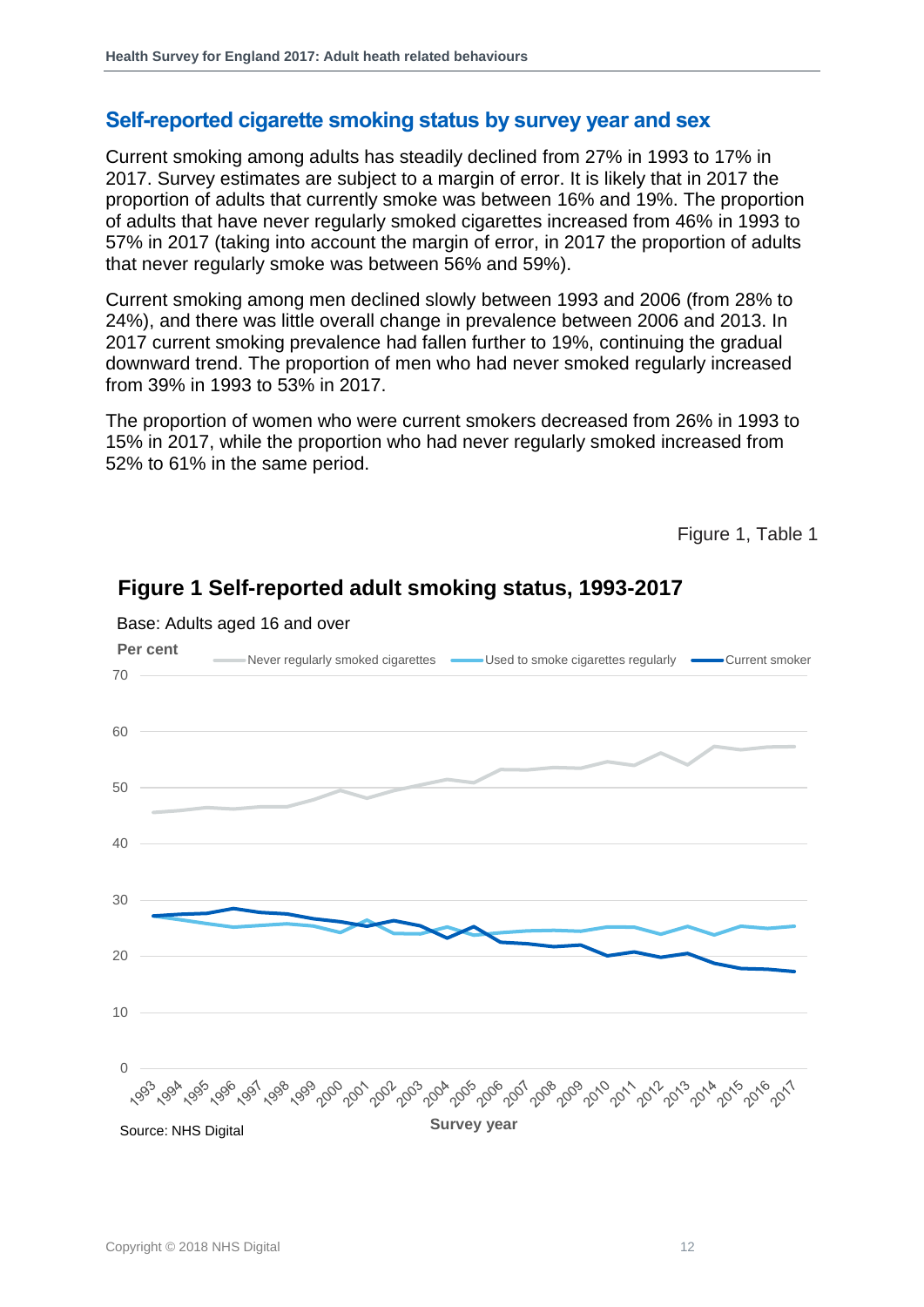#### <span id="page-12-0"></span>**Self-reported cigarette smoking status, by survey year, age and sex**

The prevalence of cigarette smoking has decreased between 1993 and 2017 from 28% to 19% for men and from 26% to 15% for women. There has been a decrease in the prevalence of smoking in all age groups among both men and women.

Estimates of the number of adults in the population for self-reported cigarette smoking status from 2003 to 2017 are available in the population number estimates tables.

Figure 2, Table 2

#### **Figure 2 Proportion of adults who currently smoke cigarettes, by sex, 1993-2017**

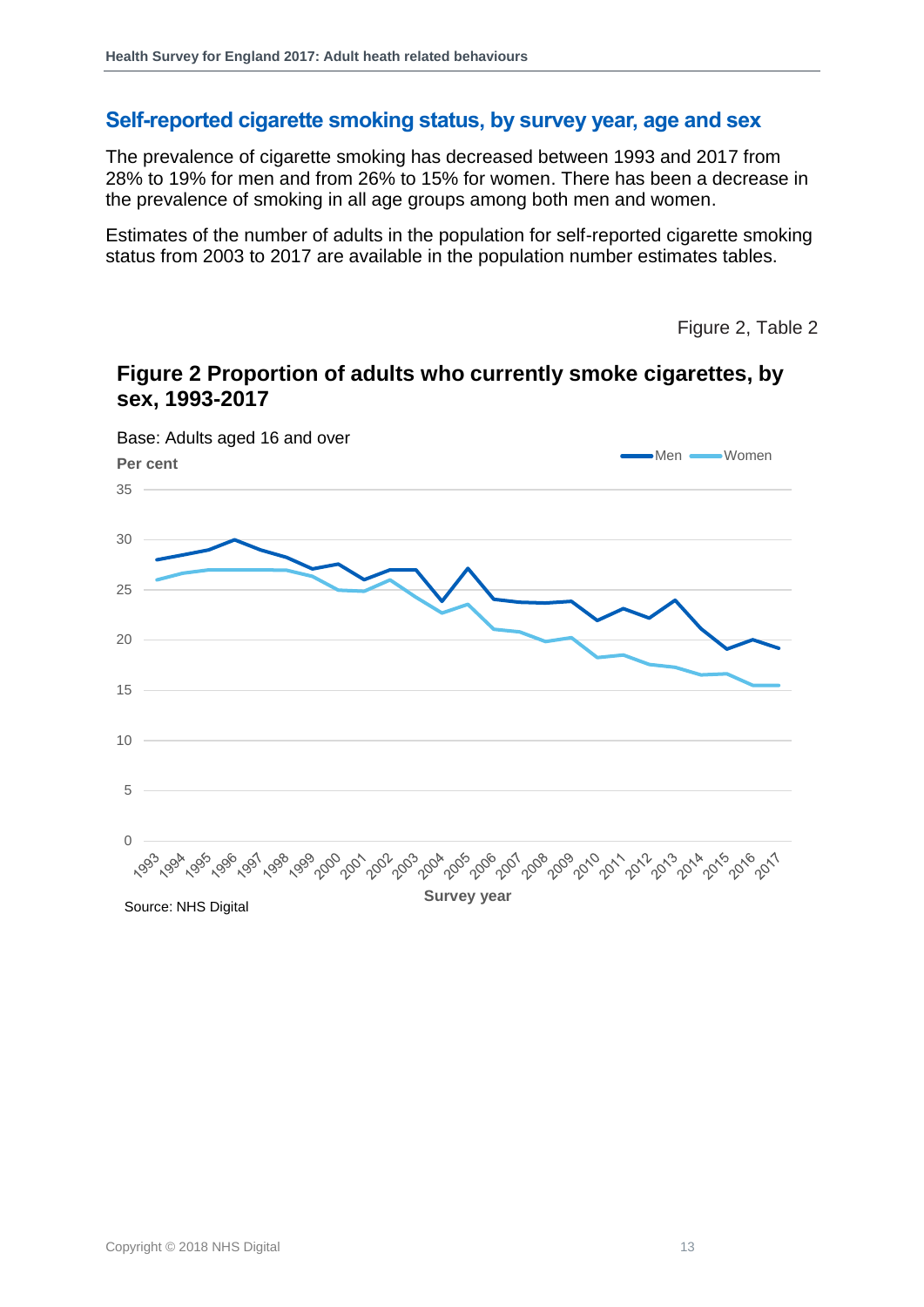In 2017, the prevalence of adults that currently smoke cigarettes was highest among adults aged 25 to 34 (22%), and 45 to 54 (22%). Adults in the 75+ age group were the least likely to be current smokers (5%).

Among people aged 25 to 34 and 35 to 44, men were more likely than women to currently smoke cigarettes (26% of men aged 25 to 34 compared to 17% of women in that age group and 24% of men aged 35 to 44 compared to 16% of women in that age group).

Figure 3, Table 2

#### **Figure 3 Proportion of adults who currently smoke cigarettes, by age group**



Base: Adults aged 16 and over

Source: NHS Digital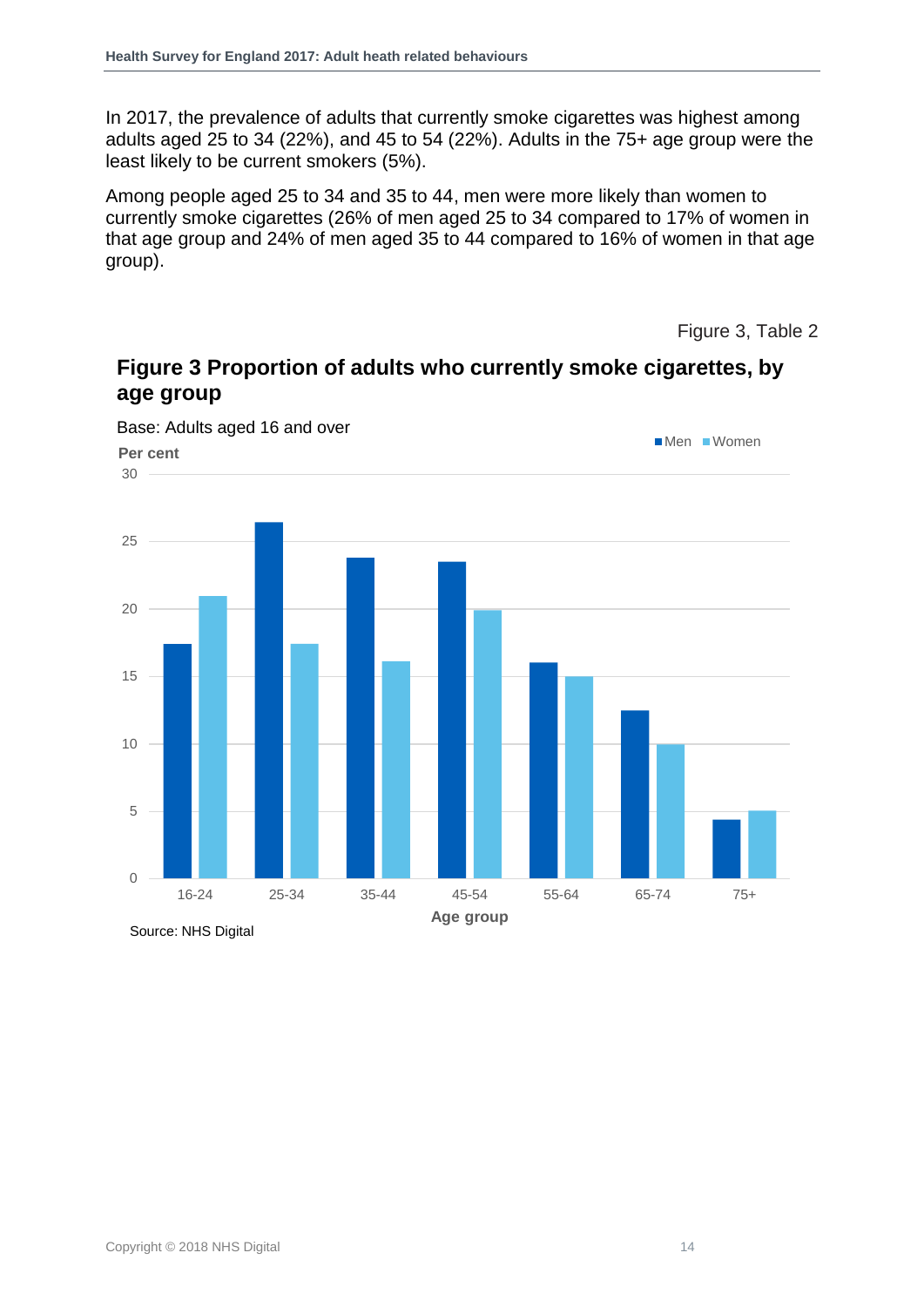#### <span id="page-14-0"></span>**Self-reported cigarette consumption by survey year and sex**

The proportion of men who smoked 20 or more cigarettes per day fell from 11% in 1993 to 4% in 2017, and the proportion who smoked 10 to 19 cigarettes a day also fell from 10% to 7%. The proportion who smoked fewer than 10 cigarettes showed little change over the same period (8% in 2017).

As with men, there were no statistically significant changes in the proportion of women who smoked fewer than 10 cigarettes per day (7% in 2017). However, there was a decrease among women in those who smoked 10 to 19 cigarettes per day (11% in 1993 to 6% in 2017) and in those who smoked 20 or more cigarettes per day (from 8% to 2% over the same time period).

Figure 4, Table 1

#### **Figure 4 Self-reported cigarette consumption, by survey year and sex**



Base: Current smokers aged 16 and over

Source: NHS Digital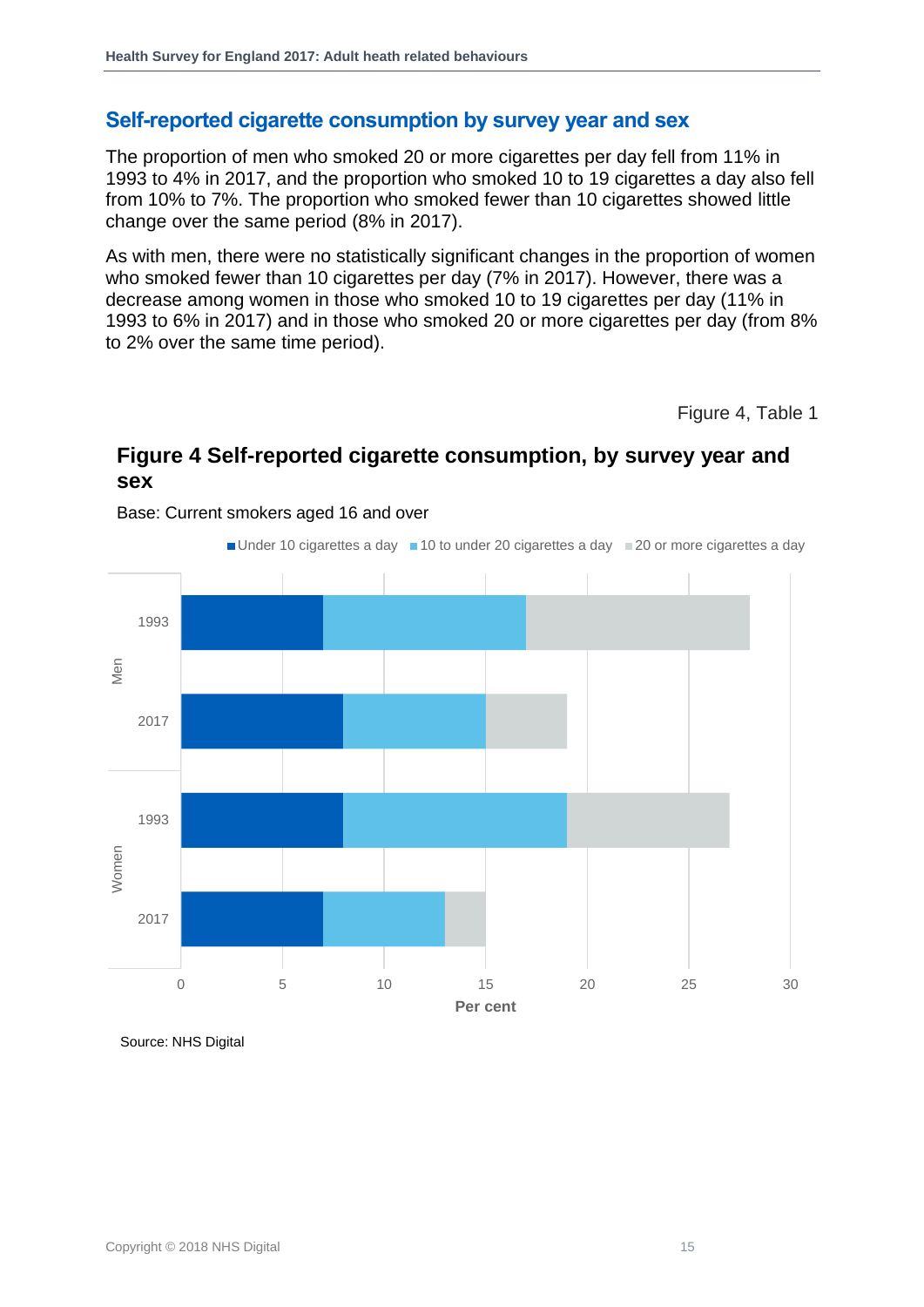#### <span id="page-15-0"></span>**Self-reported e-cigarette use, by age and sex**

6% of all adults were current users of e-cigarettes. This was higher than in HSE 2013, when 3% of adults were current users of e-cigarettes.

Adults in the oldest age group were the least likely to be current users of e-cigarettes (97% of all adults in the 75+ age group had never used e-cigarettes).

Current use of e-cigarettes was highest for men in the 25 to 34 age group (9%) and women in the 45 to 54 and 55 to 64 age groups (7%).

In the younger age groups the prevalence of e-cigarette use among men was almost double that among women (8% of men compared to 4% of women in the 16 to 24 age group and 9% of men compared to 5% of women in the 25 to 34 age group).

Despite the differences of current e-cigarette use between men and women through the age groups, overall the prevalence was similar; 6% of men and 5% of women.

Figure 5, Table 3

#### **Figure 5 Prevalence of current use of e-cigarettes, by age group and sex**



Copyright © 2018 NHS Digital 16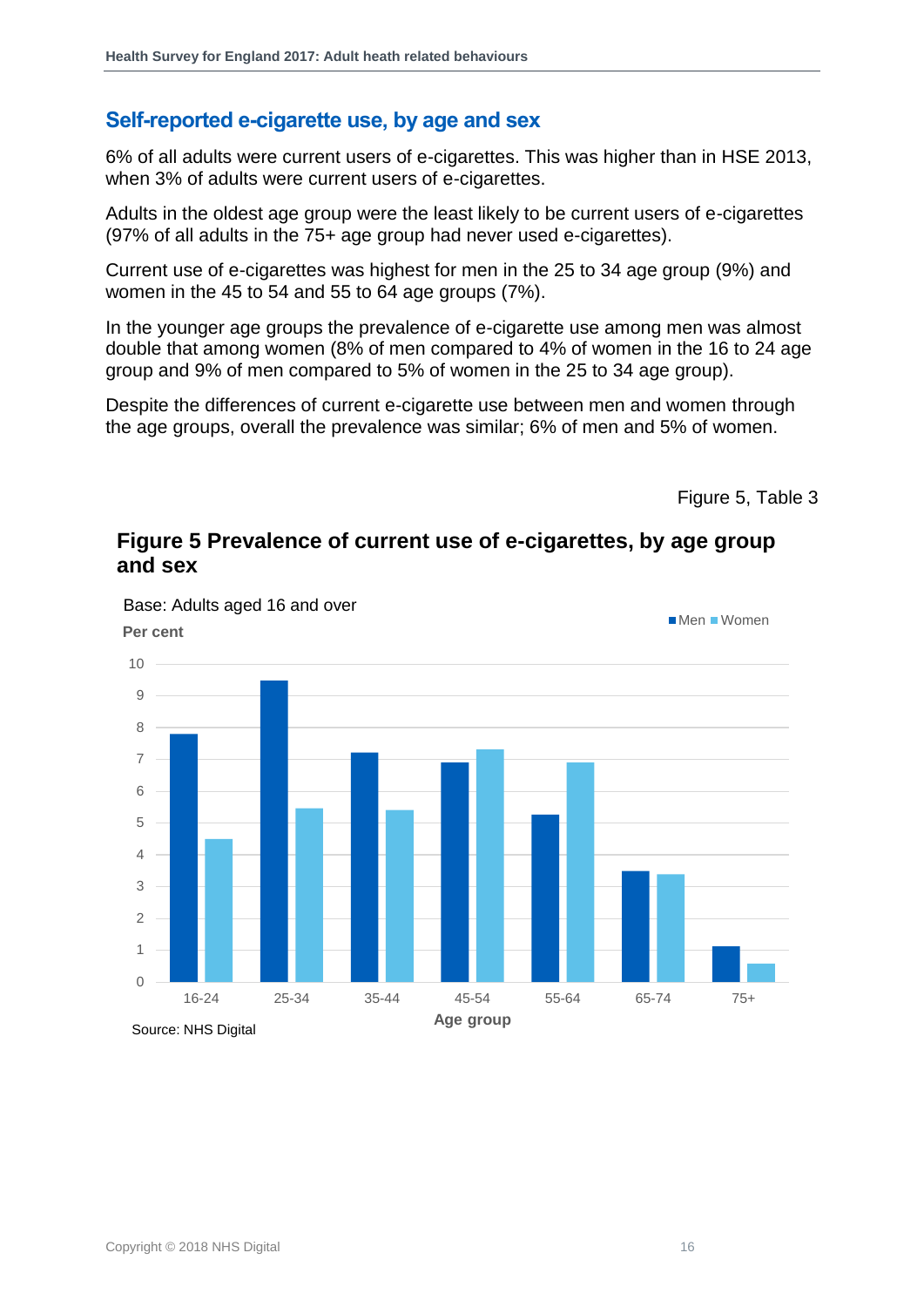#### <span id="page-16-0"></span>**Self-reported e-cigarette use (vaping), by cigarette smoking status and sex**

The proportion of adults that currently use e-cigarettes was highest among current smokers (15%).

Of current smokers, 38% have never used e-cigarettes. This was higher for men (42%) compared to women (34%).

A high proportion (78%) of ex-regular smokers have never used e-cigarettes, with only 10% saying they are current users.

Nearly all (95%) of adults that don't regularly smoke cigarettes have also never used e-cigarettes.

Figure 6, Table 4

#### **Figure 6 Self-reported e-cigarette use, by cigarette smoking status**

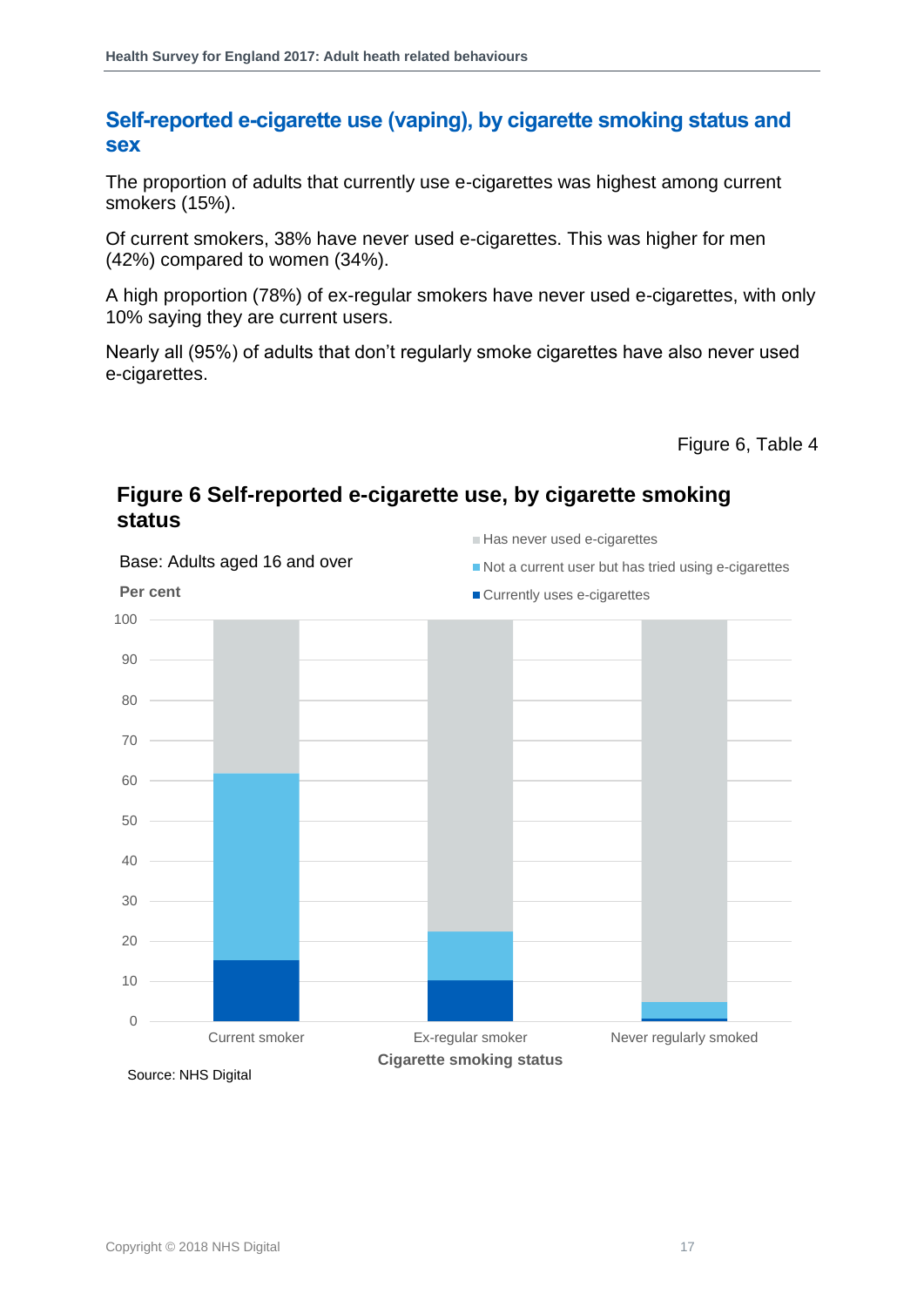#### <span id="page-17-0"></span>**Prevalence of ever using nicotine delivery products, by cigarette smoking status and sex**

Adult current smokers are less likely to only use e-cigarettes (16%) than they were to only use other nicotine delivery products (19%) such as nicotine chewing gum, lozenges/mini lozenges, patches, inhalers/inhalators, mouth spray or nasal spray.

17% of adult current smokers said they use both e-cigarettes and other nicotine delivery products.

Of current cigarette smokers, a similar proportion of men (19%) and women (19%) said they use other nicotine delivery products only. Female current smokers however were more likely to use both (e-cigarettes and other nicotine delivery products) compared to male current smokers (19% of women compared to 15% of men).

Figure 7, Table 6

#### **Figure 7 Prevalence of ever using e-cigarettes and/or other nicotine delivery products, by cigarette smoking status**



Since 2015, e-cigarette use has been asked in two different ways; as a set of questions specifically focused on current and any use of e-cigarettes (see Figures 5 and 6), and then within a set of questions about the use of nicotine replacement products (Figure 7). Due to the differences in the questions asked, Figures 5 and 6 are not directly comparable with Figure 7.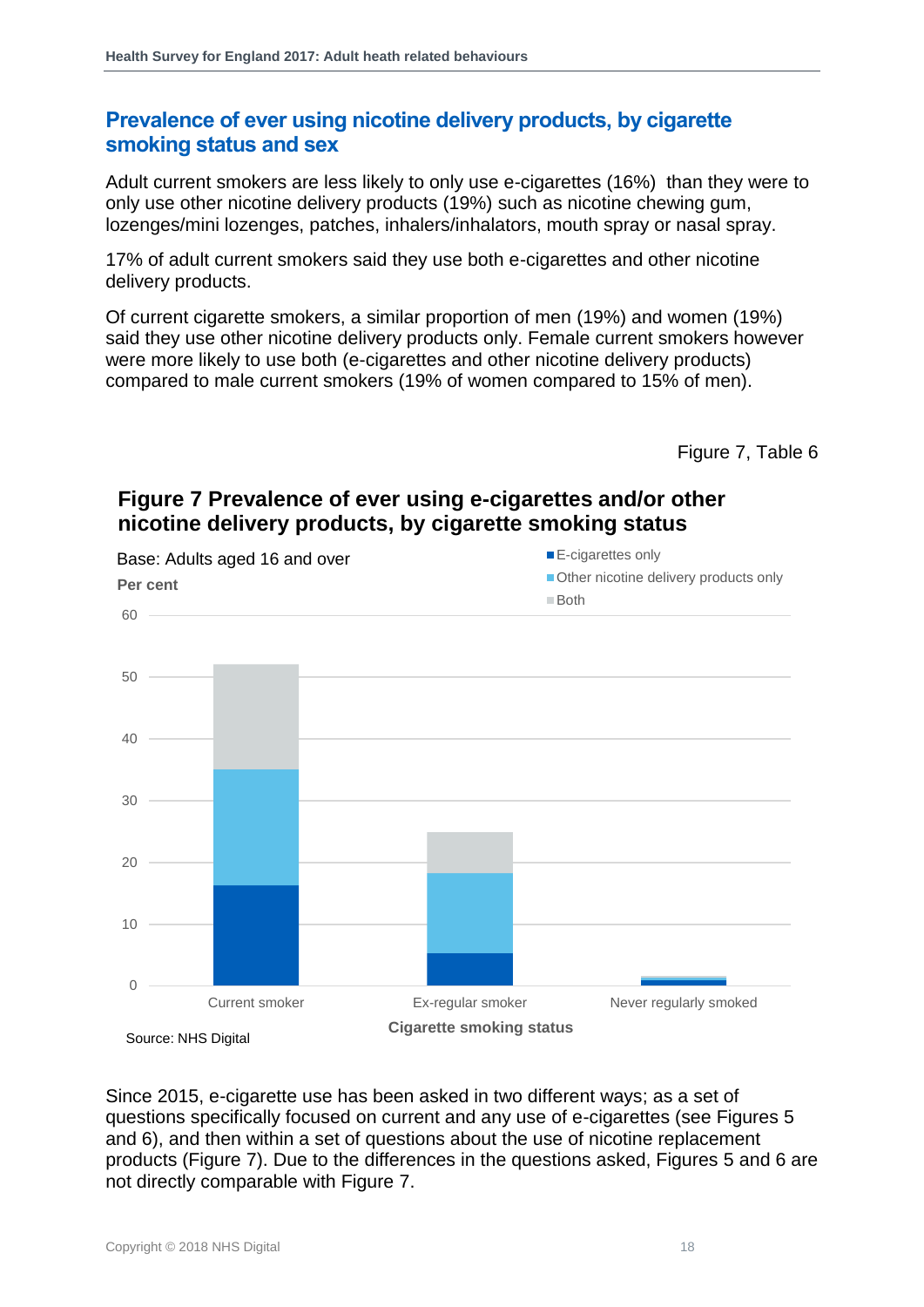#### <span id="page-18-0"></span>**Intentions to give up smoking, by age and sex**

Among current smokers, 65% wanted to stop smoking. Women were less likely than men to want to give up smoking. 36% of women compared to 34% of men agreed that they either didn't want to stop smoking or they thought they should stop smoking but didn't really want to.

The percentage of adults who did not want to stop smoking was highest among older smokers: 66% of those aged 65 and over did not want to stop smoking.

Current cigarette smokers under age 45 were the most likely to want to stop smoking (71%).

Figure 8, Table 5

#### **Figure 8 Proportion of smokers not intending to stop smoking, by age and sex**

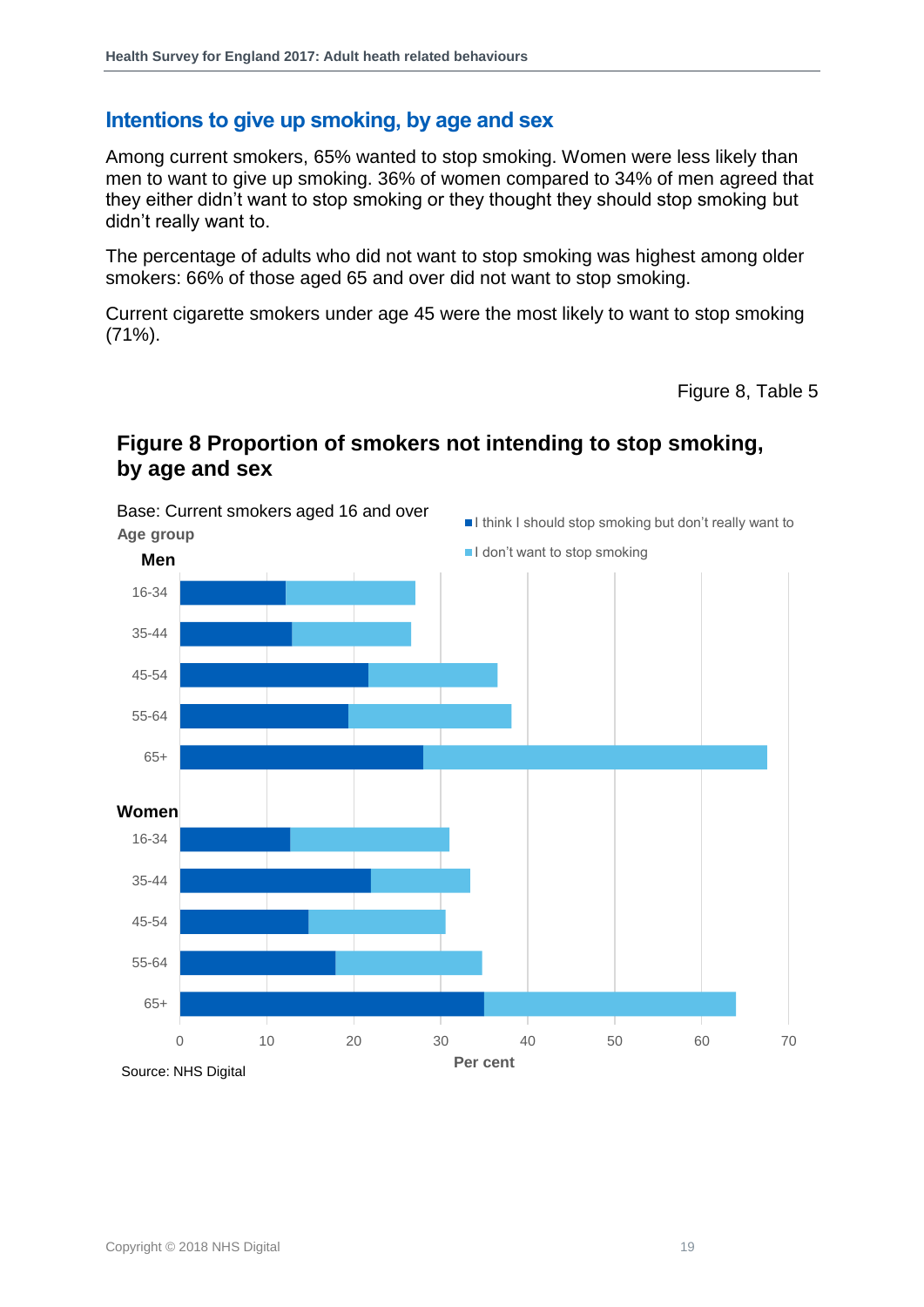#### <span id="page-19-0"></span>**Self-reported exposure to other people's smoke, by age and sex**

Overall, 74% of adults said that they had not been exposed to secondhand smoke in most weeks. Younger adults were more likely to be exposed to secondhand smoke than older adults. Only 50% of those aged 16 to 24 had reported that they had not been exposed to second hand smoke in most weeks, compared with 93% of those in the 75+ age group.

Men were more likely to be exposed to other people's smoke than women, with 72% of men having no self-reported exposure compared to 76% of women.

Figure 9 Table 7



#### **Figure 9 Prevalence of reporting no exposure to secondhand smoke, by age group**

The most common location for exposure to secondhand smoke was in outdoor smoking areas of pubs/restaurants/cafes (14%); this location was reported by a higher percentage of men (15%) than women (13%). Despite smoking in the workplace being banned in 2007, 8% of adults reported that they have been exposed to other people's smoke at work and this was higher for men (10%) than women (5%). Just 3% of adults reported being exposed to other people' smoke travelling by car/van.

Table 8

#### <span id="page-19-1"></span>**Saliva cotinine levels among self-reported, cotinine-validated nonsmokers, by age and sex**

Detectable saliva cotinine levels among current non-smokers $27$  generally indicates exposure to secondhand smoke. Conversely, undetectable levels indicate no

l

<sup>&</sup>lt;sup>27</sup> Non-smokers were cotinine-validated; meaning only self-reported never smokers or ex-smokers at the time of the nurse visit with saliva cotinine levels less than 12ng/ml, the cut-point indicative of smoking, were included.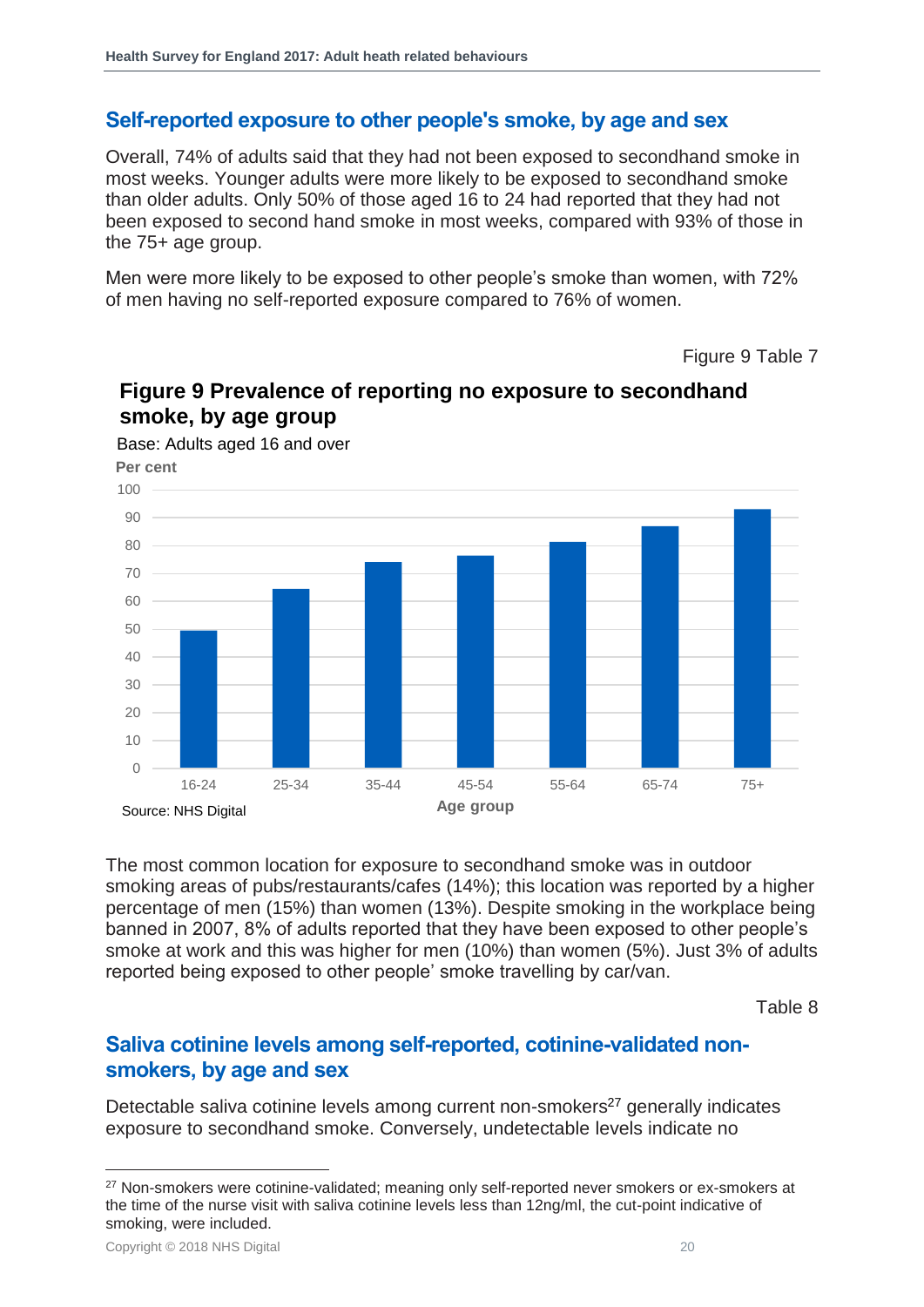exposure. Cotinine values are shown as geometric means for self-reported, cotininevalidated non-smokers aged 16 and over in Tables 9 and 10. Geometric means have been calculated because the distribution of saliva cotinine levels in non-smokers is very skewed, as so many have no detectable cotinine; geometric means take less account of extreme values that might distort the average or arithmetic mean.<sup>[22,](#page-9-2)28</sup>

Measures of saliva cotinine and self-reported data indicated a similar pattern of exposure to secondhand smoke across age groups. About three out of four had undetectable cotinine levels (76%). This was higher among older adults. Similarly, geometric mean cotinine was highest among those aged 16 to 24 (0.12ng/ml).

The proportion of non-smokers with undetectable cotinine was higher among those in higher income quintiles, as Figure 10 shows. Correspondingly, geometric mean cotinine was lower in the highest income quintiles (0.06ng/ml) and was higher in the lowest income quintile (0.11ng/ml).

Figure 10, Tables 9 and 10

#### **Figure 10 Prevalence of undetectable cotinine, by equivalised household income**



**Undetectable cotinine indicating no secondhand smoke exposure**

Base: Cotinine validated non-smokers aged 16 and over

Source: NHS Digital

l

<sup>&</sup>lt;sup>28</sup> Geometric means have been presented for non-smokers as their cotinine data have a very skewed distribution: there are large numbers of extremely low values and a small number of very high values. Using the arithmetic mean is not appropriate as this can be distorted with such a distribution. The geometric mean is an average calculated by multiplying the cotinine values and taking the nth root, where n is the number of values. The geometric mean takes the outliers with very high values into account by estimating the typical value (or central tendency) of the set of data. Confidence intervals around the estimate are presented rather than standard errors.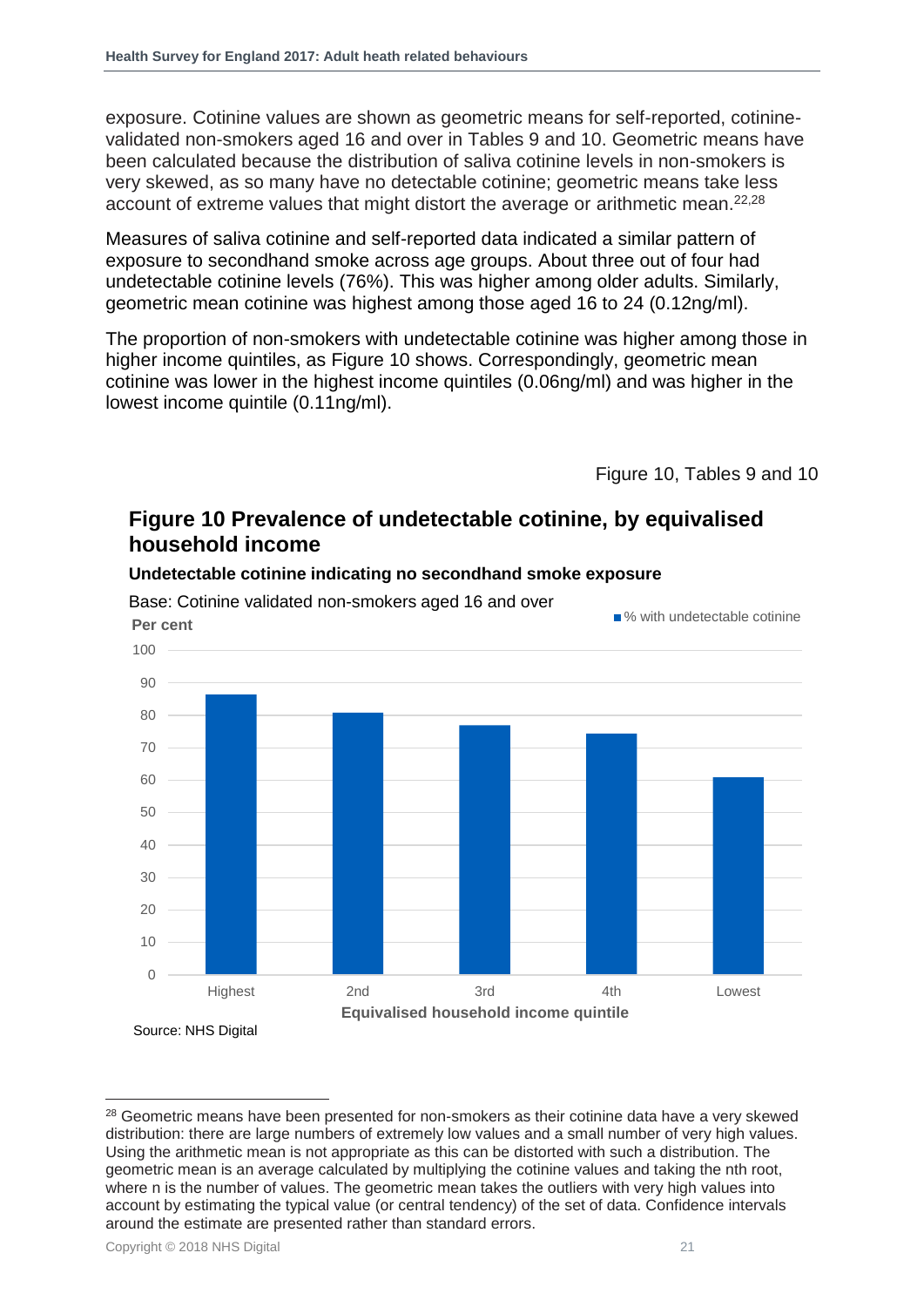## <span id="page-21-0"></span>**Alcohol Consumption**

#### <span id="page-21-1"></span>**Introduction**

<span id="page-21-2"></span>l

Over the past few decades increasing awareness and understanding of the health impacts of regular alcohol consumption, along with changes in drinking patterns and behaviour, have given rise to concern amongst policy makers, health professionals and the general public. Governments have published successive strategies for promoting sensible drinking and reducing alcohol-related harm: the 2004 *Alcohol Harm Reduction Strategy for England;*<sup>29</sup> *Safe. Sensible. Social. The next steps in the*  national alcohol strategy in 2007;<sup>30</sup> and *The Government's Alcohol Strategy* in 2012.<sup>31</sup>

The World Health Organization (WHO) places alcohol as the third biggest global risk for burden of disease,  $32$  and alcohol is identified as a causal factor in more than 60 medical conditions,  $33$  as well as some cancers including breast, throat and liver.  $34,35$ The risk of alcohol-related harm increases with the amount drunk on a regular basis. Short-term health risks include accidents and injuries,<sup>36</sup> and alcohol-related hospital admissions continue to increase. In 2016/2017 there were 1.1 million hospital admissions where an alcohol-related disease, injury or condition was the primary reason for admission or a secondary diagnosis,<sup>37,38</sup> with men more likely than women to be admitted for these reasons.<sup>39</sup> The risks are not just to those consuming alcohol, however; alcohol consumption has wider detrimental impacts on society, including harm caused to third-parties, crime and anti-social behaviour.<sup>[37](#page-21-2)</sup>

<sup>32</sup> Mathers C, Stevens G and Mascarenhas M. *Global health risks: mortality and burden of disease attributable to selected major risks.* Geneva: World Health Organization. 2009. [www.who.int/healthinfo/global\\_burden\\_disease/GlobalHealthRisks\\_report\\_full.pdf](http://www.who.int/healthinfo/global_burden_disease/GlobalHealthRisks_report_full.pdf)

<sup>34</sup> Department of Health. *Alcohol Guidelines Review – Report from the Guidelines development group to the UK Chief Medical Officers*. Department of Health, London, 2016.

<http://monographs.iarc.fr/ENG/Monographs/vol100E/mono100E-11.pdf>

<sup>36</sup> NHS Choices. *Alcohol misuse – Risks*. NHS Choices [http://www.nhs.uk/Conditions/Alcohol](http://www.nhs.uk/Conditions/Alcohol-misuse/Pages/Risks.aspx)[misuse/Pages/Risks.aspx](http://www.nhs.uk/Conditions/Alcohol-misuse/Pages/Risks.aspx)

<sup>37</sup>NHS Digital. *Statistics on Alcohol, England 2018*. NHS Digital, 2018.

<sup>29</sup> Strategy Unit. *Alcohol Harm Reduction Strategy for England*. Cabinet Office, London, 2004.

<sup>30</sup> Department of Health, Home Office et al. *Safe. Sensible. Social. The next steps in the national alcohol strategy*. London, 2007.

[http://webarchive.nationalarchives.gov.uk/+/www.dh.gov.uk/en/Publichealth/Healthimprovement/Alcohol](http://webarchive.nationalarchives.gov.uk/+/www.dh.gov.uk/en/Publichealth/Healthimprovement/Alcoholmisuse/DH_085386) [misuse/DH\\_085386](http://webarchive.nationalarchives.gov.uk/+/www.dh.gov.uk/en/Publichealth/Healthimprovement/Alcoholmisuse/DH_085386)

<sup>31</sup> HM Government. *The Government's Alcohol Strategy.* TSO, London, 2012. [www.gov.uk/government/publications/alcohol-strategy](http://www.gov.uk/government/publications/alcohol-strategy)

<sup>33</sup> Alcohol Concern. Statistics on alcohol. [https://www.alcoholconcern.org.uk/alcohol-statistics.](https://www.alcoholconcern.org.uk/alcohol-statistics)

[https://assets.publishing.service.gov.uk/government/uploads/system/uploads/attachment\\_data/file/5457](https://assets.publishing.service.gov.uk/government/uploads/system/uploads/attachment_data/file/545739/GDG_report-Jan2016.pdf) [39/GDG\\_report-Jan2016.pdf](https://assets.publishing.service.gov.uk/government/uploads/system/uploads/attachment_data/file/545739/GDG_report-Jan2016.pdf)

<sup>&</sup>lt;sup>35</sup> The International Agency for Research on Cancer now recognises alcohol as a cause of particular cancers. IARC. *Consumption of Alcohol Beverages. In Personal habits and indoor combustions volume 100 E. A review of human carcinogens.* IARC, Lyon, 2012.

<https://www.gov.uk/government/statistics/statistics-on-alcohol-england-2018>

<sup>38</sup> Half (51%) of these admissions were for CVD conditions related to alcohol consumption and almost one fifth (17%) were for mental or behavioural disorders caused by alcohol, cited in *Statistics on Alcohol, England 2018*; see note 36.

<sup>39</sup> In 2016/17 men accounted for 65% of hospital admissions for an alcohol related disease, injury or condition, cited in *Statistics on Alcohol, England 2018*; see note 37.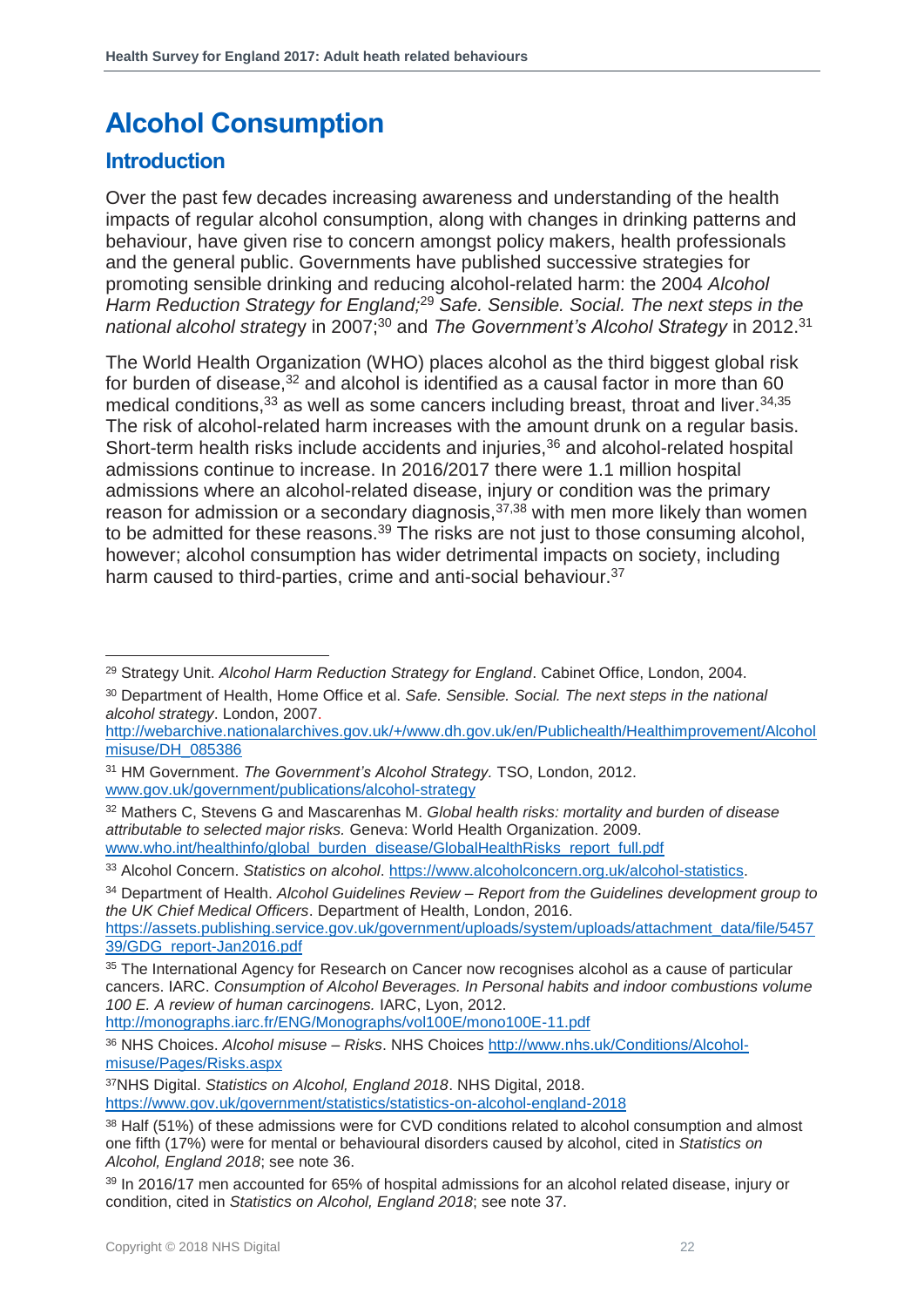<span id="page-22-1"></span>The increase in alcohol-related morbidity and mortality has largely been attributed to the rise in alcohol consumption since the post-war years. Per head of the adult population, alcohol consumption more than doubled between the mid-1950s and 1990s.<sup>40</sup> There have also been changes to consumption behaviour, with an increase in alcohol purchased from off-licences and consumed at home as opposed to licenced establishments. This long-term trend is thought to be largely due to the increasing affordability of alcohol from off-licence sellers.[40](#page-22-1)

The publication of *Drinking Sensibly* in 1981<sup>41</sup> defined alcohol misuse and introduced the concept of 'sensible drinking'. 'Sensible limits', that is, the amount people should limit their drinking to in order to avoid damage to health, were set at up to 21 units per week for men and up to 14 units per week for women.<sup>42</sup> The guidance was revised in the 1995 *Sensible Drinking* report <sup>43</sup> and linked to daily rather than weekly consumption. Regular consumption of between 3 and 4 units per day for men and between 2 and 3 units per day for women was deemed to be of lower risk of alcoholrelated harm.

<span id="page-22-2"></span>In 2016 the UK Chief Medical Officers (CMOs) published new guidelines on low risk drinking.<sup>44</sup> In a move away from daily limits, it is now recommended that men and women should not regularly (defined as most weeks) drink more than 14 units a week. Drinking at this level is considered to be 'low risk', and adults who regularly drink up to this amount are advised to spread their drinking over three or more days. Above this level is considered to be 'increased risk', for men this is now over 14 units and up to 50 units, and for women over 14 units and up to 35 units per week. Men who regularly drink more than 50 units a week and women more than 35 units, are described as 'higher risk drinkers' and are considered to be at particular risk of alcohol-related health problems.[44](#page-22-2)

#### <span id="page-22-0"></span>**Methods**

The Health Survey for England (HSE) has asked about drinking alcohol since it began in 1993. In 2017, the questionnaire covered the following areas:

- Frequency of drinking in the last 12 months (including those who never drink)
- For those who drank in the last 12 months, the frequency of drinking different types of drink and the amounts of each drunk on a typical day (providing average weekly consumption)
- Number of drinking days in the last week

l <sup>40</sup> Institute of Alcohol Studies. *Alcohol consumption factsheet*. Institute of Alcohol Studies, 2013. [http://www.ias.org.uk/uploads/pdf/Consumption%20docs/Alcohol%20consumption%20factsheet%20Au](http://www.ias.org.uk/uploads/pdf/Consumption%20docs/Alcohol%20consumption%20factsheet%20August%202013.pdf) [gust%202013.pdf](http://www.ias.org.uk/uploads/pdf/Consumption%20docs/Alcohol%20consumption%20factsheet%20August%202013.pdf)

<sup>41</sup> Department of Health and Social Security (1981) Prevention and Health. Drinking Sensibly. A discussion document prepared by the Health Departments of Great Britain and Northern Ireland. HMSO. London

<sup>42</sup> Introduced as part of the government's 1992 White paper. Department of Health. (1992) *The health of the Nation – a strategy for health in England.* Her Majesty's Stationery Office.

<sup>43</sup> Department of Health. *Sensible drinking: report of an inter-departmental working group*. DH, London,1995.

[http://webarchive.nationalarchives.gov.uk/20130107105354/http://www.dh.gov.uk/prod\\_consum\\_dh/gro](http://webarchive.nationalarchives.gov.uk/20130107105354/http:/www.dh.gov.uk/prod_consum_dh/groups/dh_digitalassets/@dh/@en/documents/digitalasset/dh_4084702.pdf) [ups/dh\\_digitalassets/@dh/@en/documents/digitalasset/dh\\_4084702.pdf](http://webarchive.nationalarchives.gov.uk/20130107105354/http:/www.dh.gov.uk/prod_consum_dh/groups/dh_digitalassets/@dh/@en/documents/digitalasset/dh_4084702.pdf)

<sup>44</sup> UK Chief Medical Officers. *Low Risk Drinking Guidelines*. Department of Health, London, 2016 <https://www.gov.uk/government/publications/alcohol-consumption-advice-on-low-risk-drinking>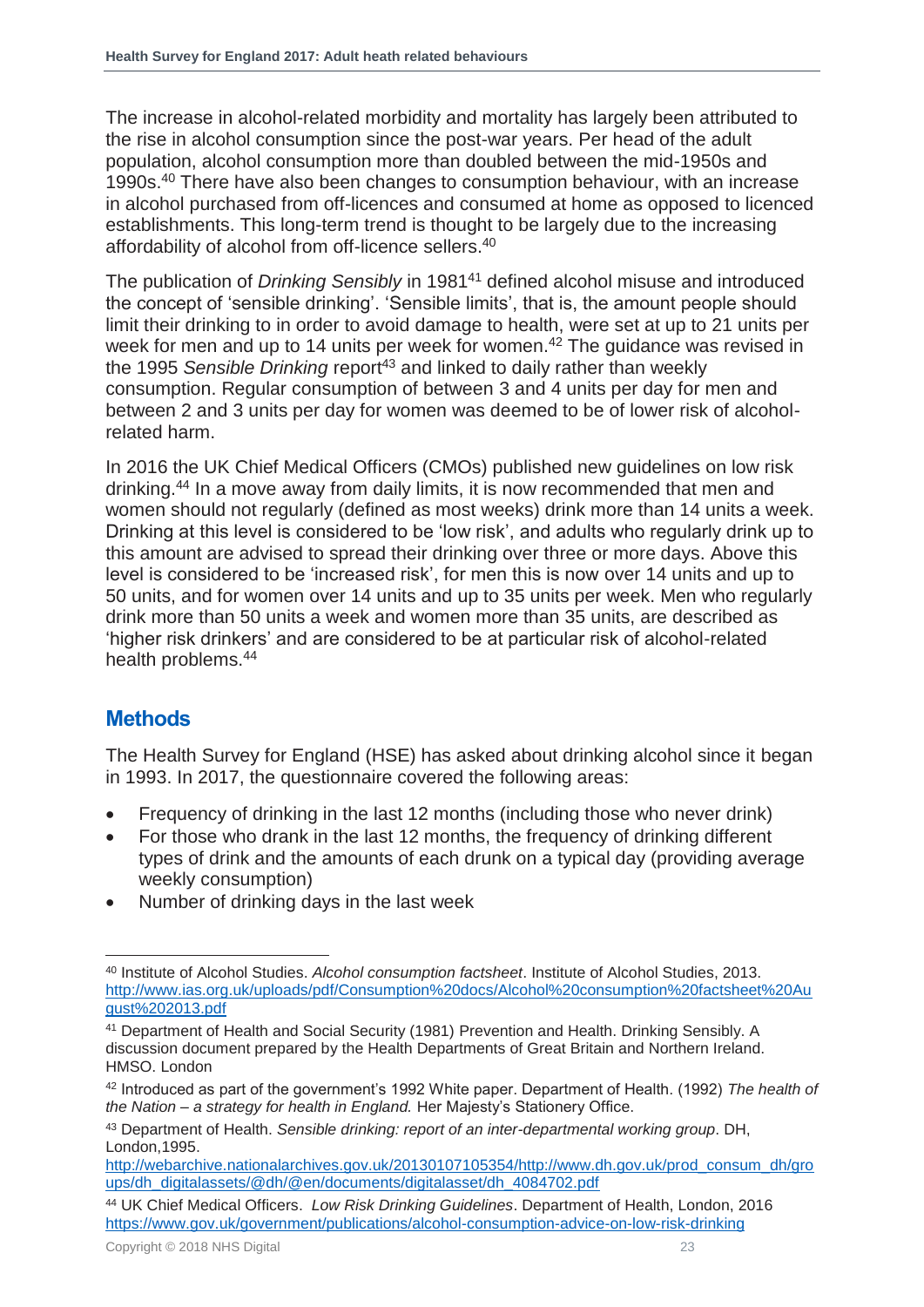• For those who drank in the last week, the amounts of different types of alcohol drunk on the day they drank most ('maximum amount drunk on any day in the last week').

Information on drinking alcohol is generally collected from adults as part of the main survey interview. In 2017, as in previous years, there were two exceptions to this, designed to provide greater privacy for younger participants. Teenagers aged 16 and 17, below the legal age for buying alcohol, were asked to fill in a self-completion questionnaire covering smoking and drinking. Interviewers had the option of offering young adults aged 18 to 24 this questionnaire if the interview took place in the presence of their parents.

#### <span id="page-23-0"></span>**Measuring alcohol intake**

Alcohol consumption is reported in terms of units of alcohol; one unit of alcohol is 10ml by volume of pure alcohol. Table A below shows the conversion factors used currently. Those who drank bottled or canned beer, lager, stout or cider were asked in detail about what they drank, and this information was used to estimate the amount in pints.

| Type of drink                                        | <b>Measure</b>                          | Units of alcohol                  |
|------------------------------------------------------|-----------------------------------------|-----------------------------------|
| Normal strength beer,                                | Pint                                    | $\overline{2}$                    |
| lager, stout, cider,<br>shandy (less than 6%<br>ABV) | Can or bottle                           | Amount in pints multiplied by 2.5 |
|                                                      | Small cans (size<br>unknown)            | 1.5                               |
|                                                      | Large cans or bottles<br>size unknown)  | $\mathcal{P}$                     |
| Strong beer, lager,                                  | Pint                                    | 4                                 |
| stout, cider (6% ABV or<br>more)                     | Can or bottle                           | Amount in pints multiplied by 4   |
|                                                      | Small cans (size<br>unknown)            | 2                                 |
|                                                      | Large cans or bottles<br>(size unknown) | 3                                 |
| Wine                                                 | Small glass (125ml)                     | 1.5                               |
|                                                      | Medium glass (175ml)                    | 2.0                               |
|                                                      | Large glass (250ml)                     | 3.0                               |
|                                                      | <b>Bottle</b>                           | 9.0                               |
| Spirits and liqueurs                                 | Glass (single measure)                  | 1                                 |
| Sherry, martini and<br>other fortified wines         | Glass                                   | 1                                 |
| <b>Alcopops</b>                                      | Small can or bottle                     | 1.5                               |

#### **Table A: Conversion factors for estimating alcohol content of drinks**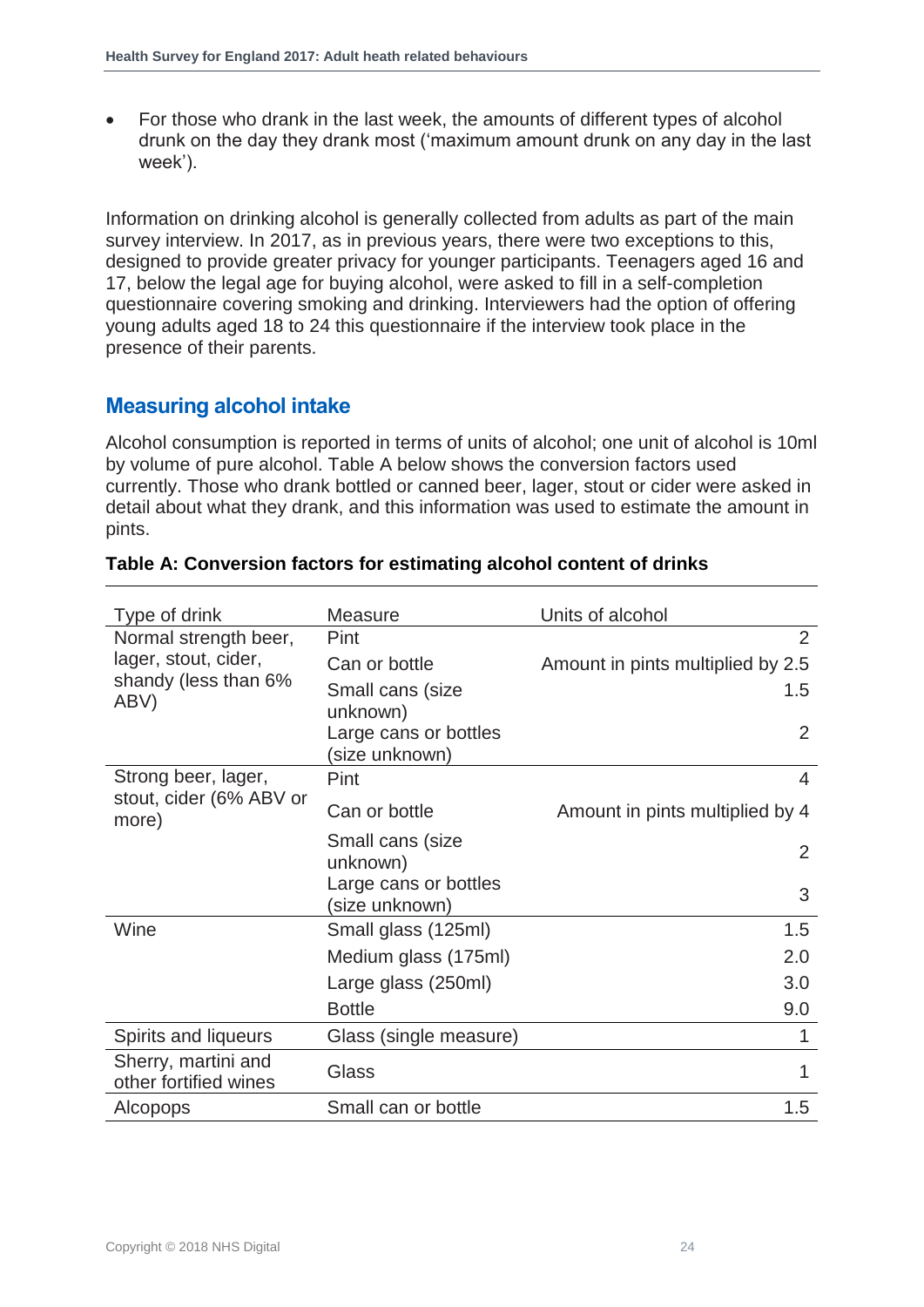Measures of usual weekly consumption are presented in line with the current guidelines for sensible drinking:

- 'lower risk' (up to 14 units for men and women);
- 'increasing risk' (above 14 and up to 50 units for men, above 14 and up to 35 units for women); and
- 'higher risk' (above 50 units a week for men, above 35 units for women).

The weekly categories are approximate only and do not take into account varying patterns of consumption, for example on different days of the week or at different times of year. By definition they cover a 'typical' day, and therefore do not reflect occasions when consumption might be higher than usual (for instance holidays, or celebrations such as parties, weddings, Christmas).

Adults' maximum alcohol consumption on any given day in the last week is presented in line with the previous guidelines for daily amounts (see Introduction section). This report looks at the proportion of adults drinking more than these levels on their heaviest drinking day in the past week, as well as the proportion drinking more than double these levels. It does not take into account how often they drink these amounts.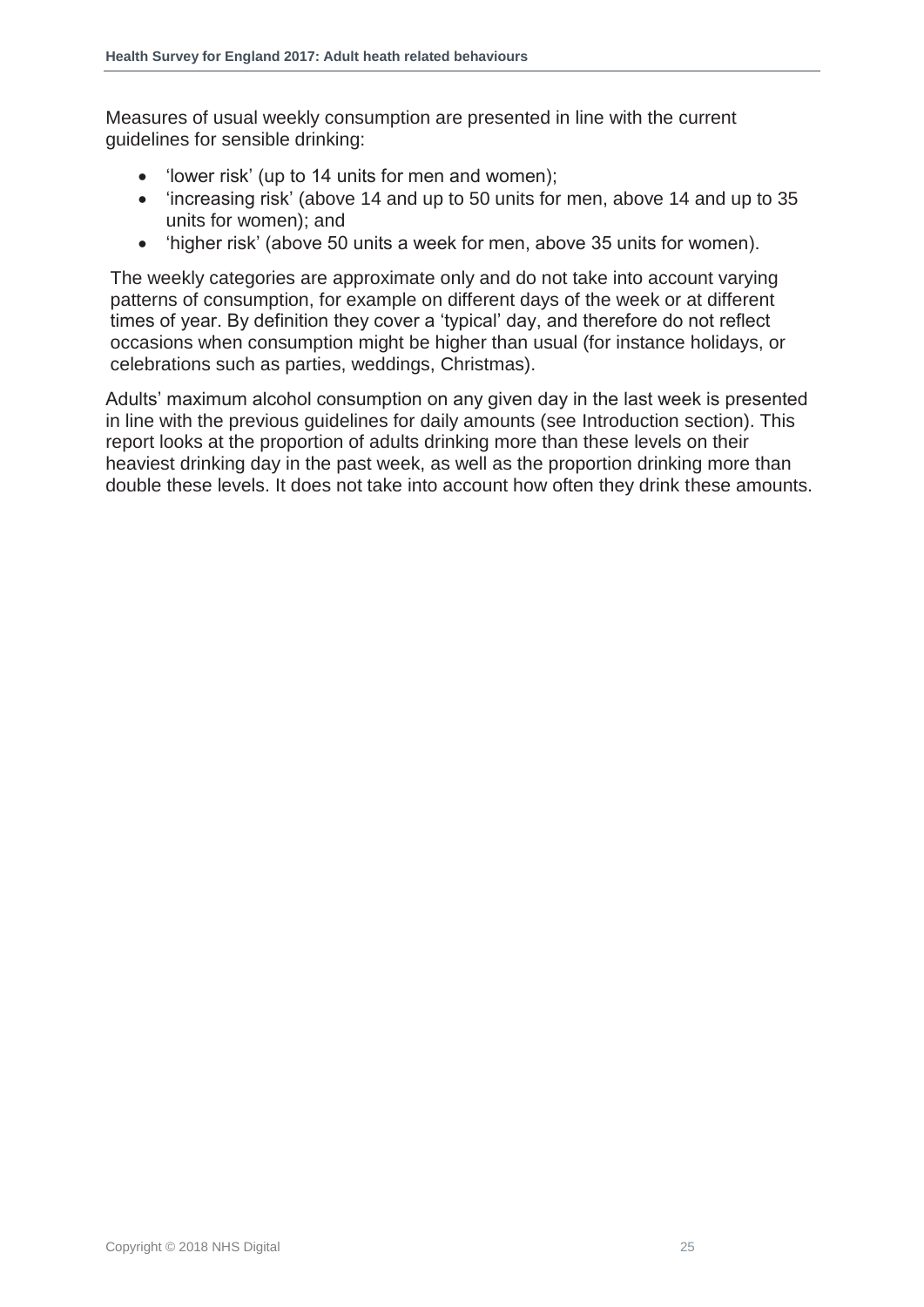#### <span id="page-25-0"></span>**Frequency of drinking in the last year, by age and sex**

In 2017, 82% of adults had drunk alcohol in the last 12 months. A higher proportion of men than women drank alcohol in the last year (85% and 79% respectively).

For men and women, the proportions of non-drinkers were highest in the youngest and oldest age groups.

50% of adults usually drank alcohol at least once a week or more often, with men more likely than women to do so (58% and 42% respectively). The proportion who drank once a week or more increased with age among both men and women, before gradually decreasing from the age of 65. Within every age group a higher proportion of men than women drank alcohol once a week or more.

 $\overline{0}$ 10 20 30  $40$ 50 60 70 80 90 100 16-24 25-34 35-44 45-54 55-64 65-74 75+ Age **Per cent** Base: Aged 16 and over **Network Base: Aged 16 and over** Source: NHS Digital **Figure 11 Drank alcohol in the last year, by age and sex**

Figure 11, Table 11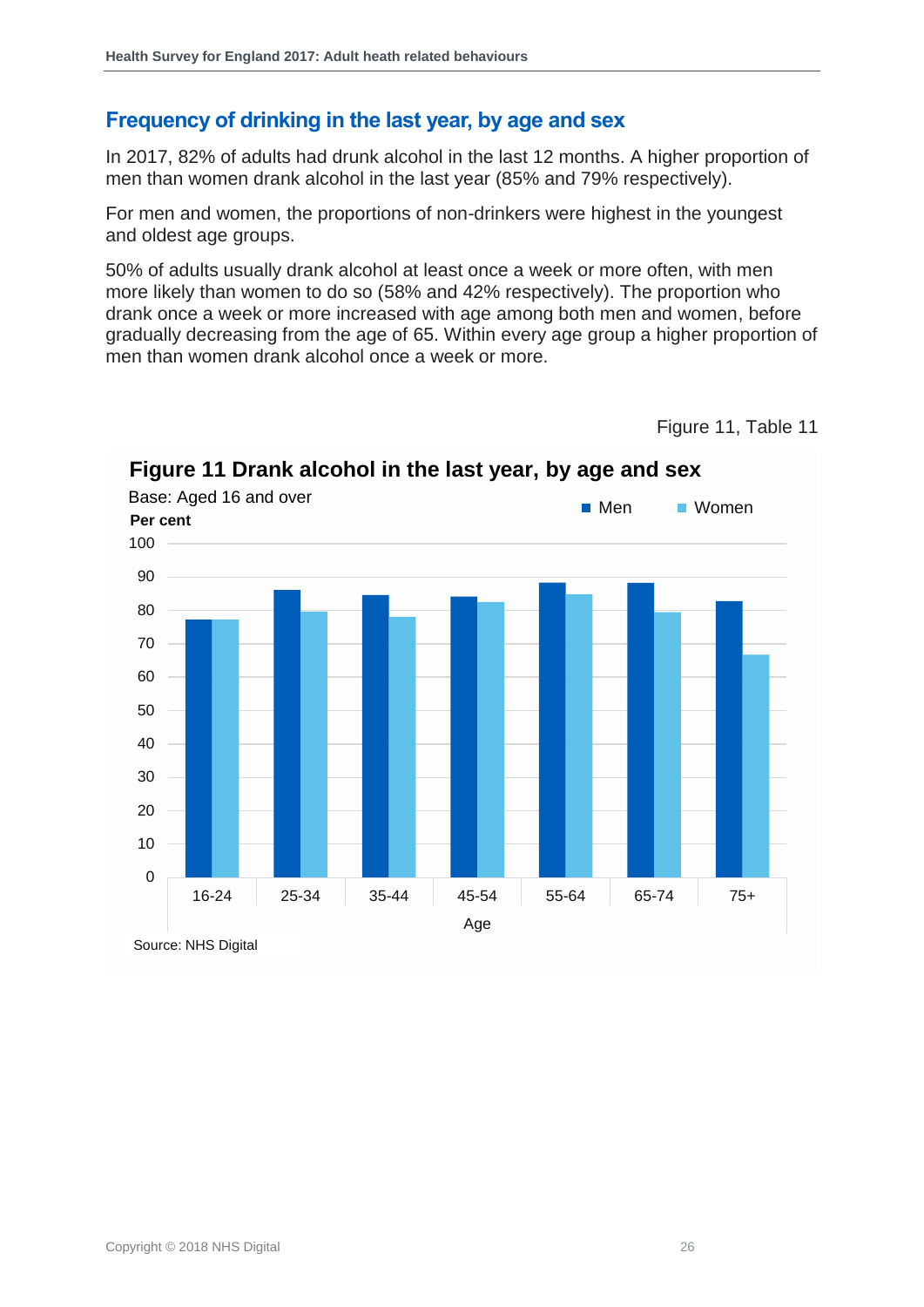#### <span id="page-26-0"></span>**Estimated weekly alcohol consumption, by age and sex**

The method used to estimate weekly alcohol consumption among adults is summarised in the Methods section above. These estimates are based on typical consumption across the year and do not represent consumption in any specific week.

A minority of adults,19% did not drink in the last 12 months. 60% of adults drank at levels which put them at lower risk of alcohol-related harm, that is, 14 units or less in the last week. Survey estimates are subject to a margin of error. It is likely that in 2017 the proportion of adults who drank 14 units or less in the last week was between 59% and 62%.

There were some differences between men and women in typical alcohol consumption. 16% of men and 21% of women did not drink in the last 12 months. 56% of men and 64% of women drank at levels which put them at lower risk of alcohol-related harm, that is, 14 units or less in the last week. More than twice as many men than women drank at an increasing risk level (24% and 11% respectively); for men this was defined as more than 14 units and up to 50 units, and for women more than 14 units and up to 35 units. A higher proportion of men than women also drank at increasing and higher risk levels (that is over 14 units for both men and women); 28% of men and 14% of women. 4% of men drank over 50 units and 3% of women drank over 35 units (higher risk levels) in the last week.

The proportion of men and women usually drinking over 14 units in a week varied across age groups and was most common among men and women aged 55 to 64 (36% and 20% respectively). Proportions drinking at these levels then declined among both sexes from the age of 65. Across all age groups, men were more likely than women to drink at increasing and higher risk levels.

Figure 12, Table 13



#### **Figure 12 Proportion of adults drinking at increased or higher risk of harm, by age and sex**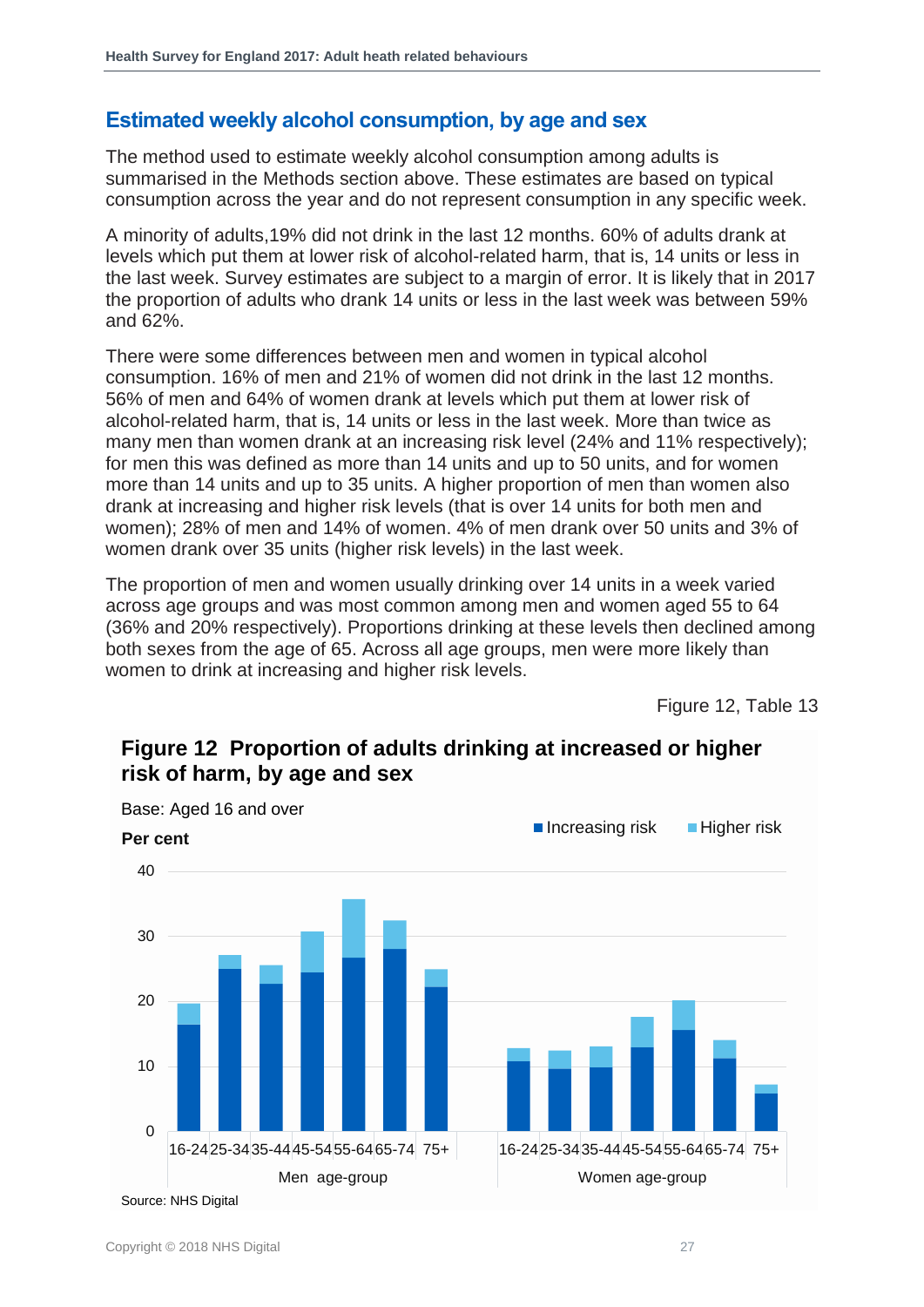Among those adults that drank alcohol, the average (mean) amount drunk was 11.8 units of alcohol in a typical week (15.0 units for men and 8.6 units for women).

#### **Change over time in estimated weekly alcohol consumption**

The proportion of men and women usually drinking at increased or higher risk of harm decreased between 2011 and 2017 (from 34% to 28% of men, and from 18% to 14% of women).

Figure 13, Table 12

#### **Figure 13 Proportion of adults drinking at increased or higher risk of harm, 2011-2017**

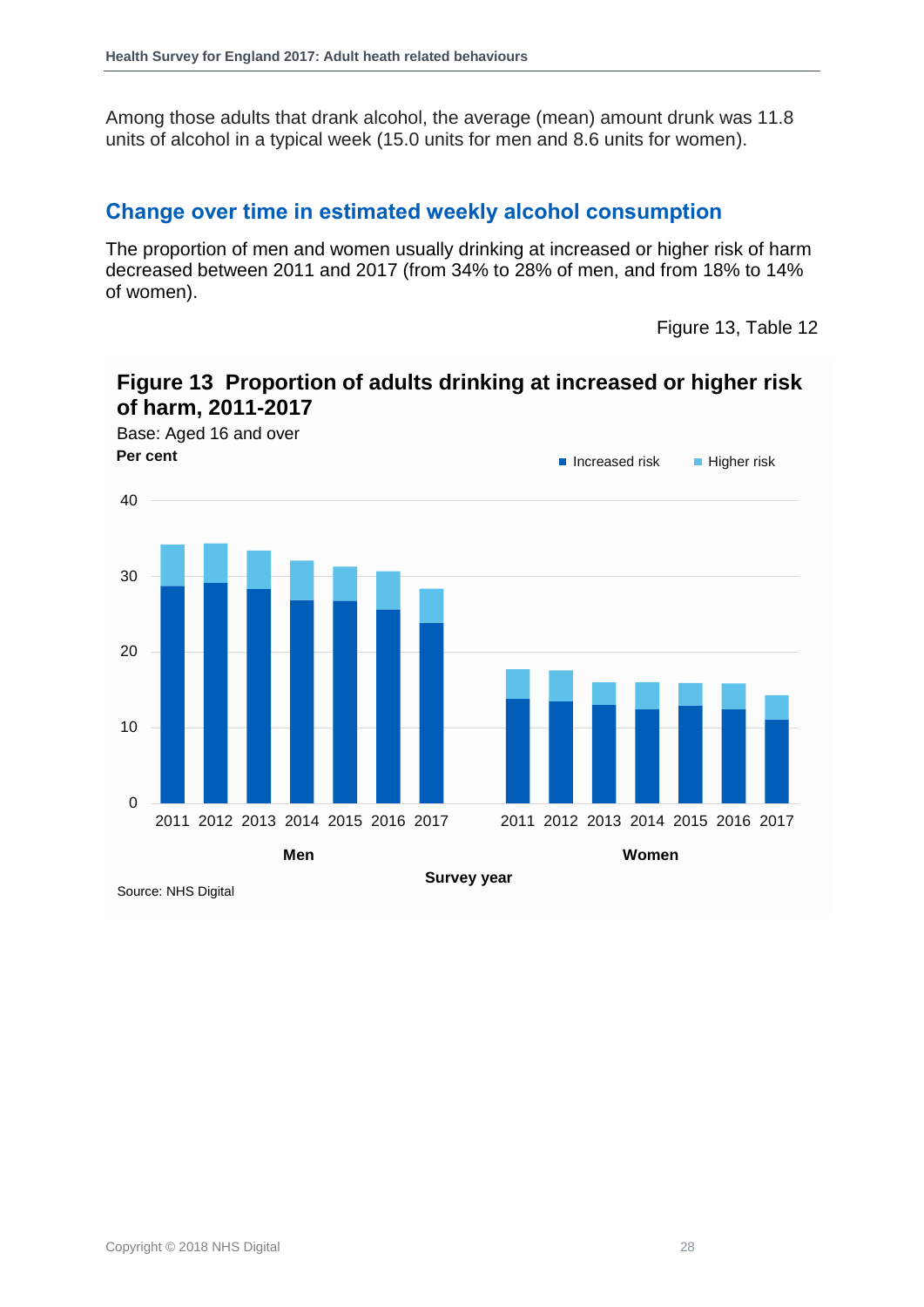#### <span id="page-28-0"></span>**Estimated weekly alcohol consumption, by region**

Regional data are shown in the data tables both as observed and age-standardised estimates. Observed data show the actual prevalence rate found in the survey. Agestandardised data enable comparisons between regions that take into account the different age profiles within regions.

The proportions of men and women who had not drunk alcohol varied across regions. Among men, the highest proportions of non-drinkers were in London and the lowest proportions in the South West. Among women, the highest proportions were in London and the West Midlands, with the lowest proportion in the North East.

Figure 14, Table 14



#### **Figure 14 Estimated weekly alcohol consumption, by region and sex**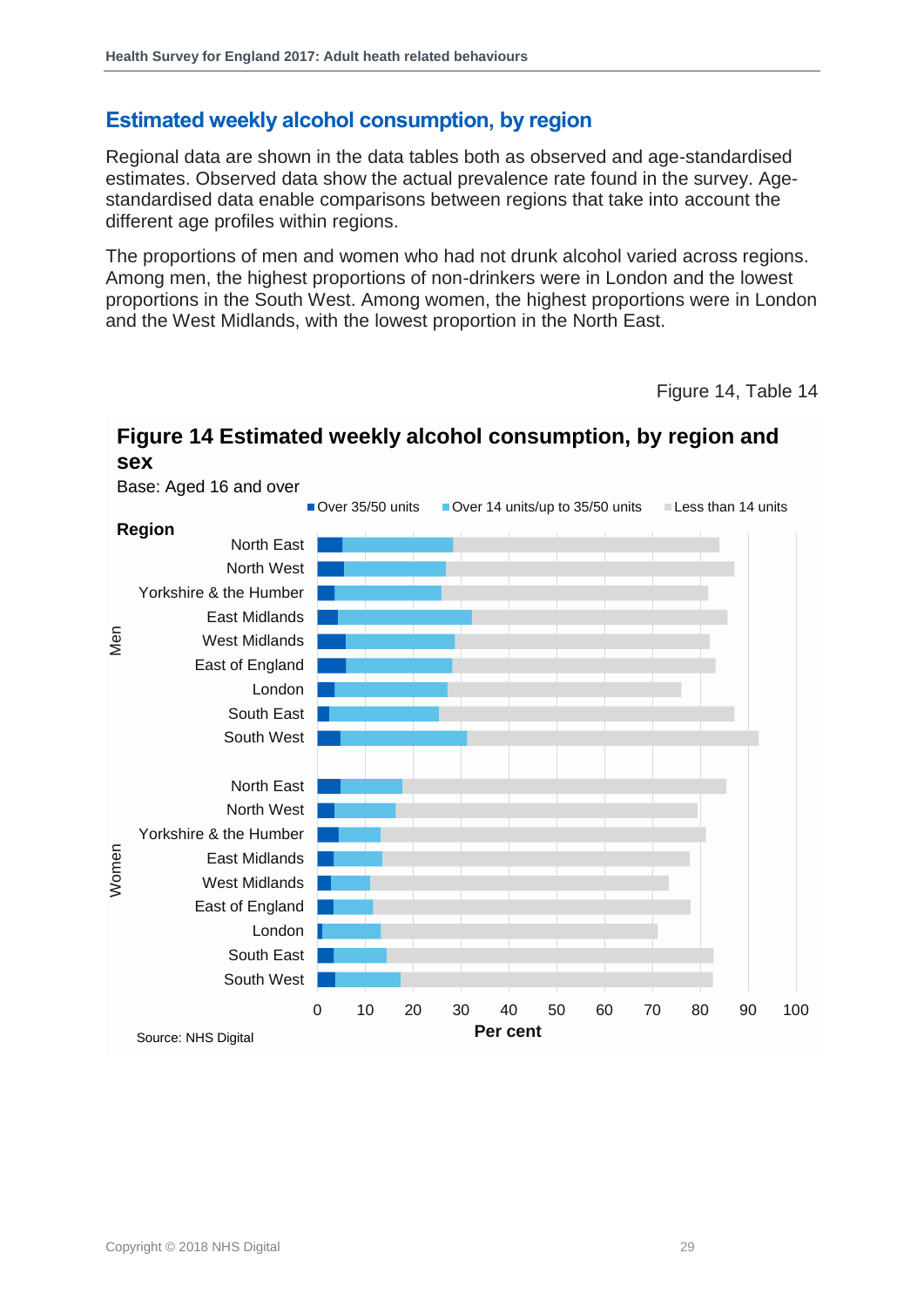#### <span id="page-29-0"></span>**Estimated weekly alcohol consumption, by household income**

For a definition of equivalised household income, see the Glossary.<sup>45</sup> The analysis by household income in this report has been age-standardised.

The proportion of adults who were non-drinkers was highest in lower income households (31%) compared with 9% in the highest income households.

Adults in higher income households were more likely to drink over 14 units in a usual week (27%) than those in lower income households (15%). 35% of men in households in the highest income quintile drank at increasing and higher risk levels, compared with 20% of men in lower income households. 19% of women in the highest income households drank more than 14 units compared with 12% of woman in the lower income households.

The variation in weekly alcohol consumption by household income was accounted for by differences in the proportions of men and women drinking at increasing levels of risk (that is, over 14 units and up to 50 units for men and over 14 units and up to 35 units for women) rather than the smaller proportions in the higher risk category.

Figure 15, Table 15



#### **Figure 15 Proportion whose estimated weekly alcohol consumption was over 14 units, by equivalised household income and sex**

l

<sup>45</sup> Health Survey for England 2017 Glossary, see documents at<https://digital.nhs.uk/pubs/hse2017>.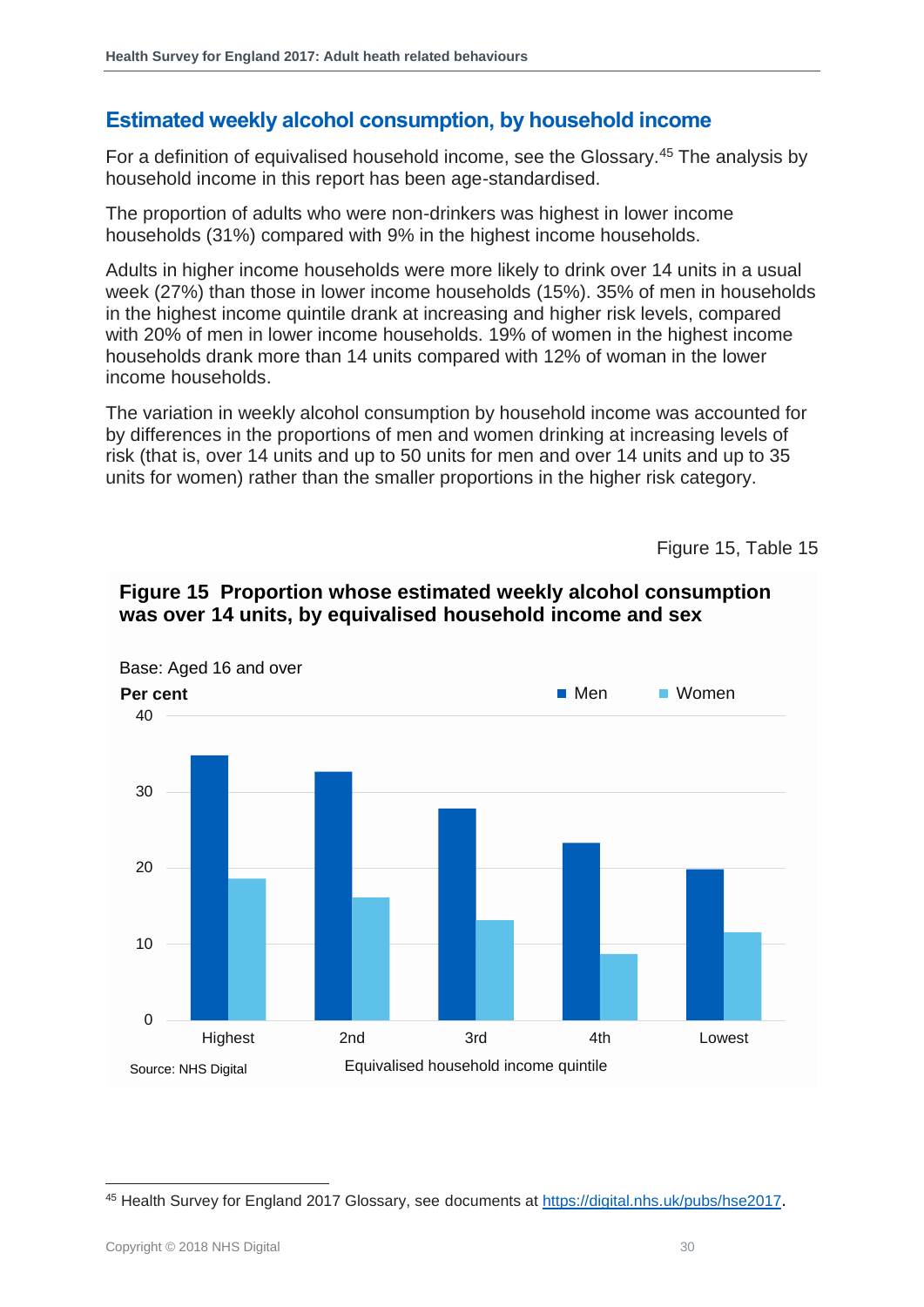#### <span id="page-30-0"></span>**Alcohol consumption in the last week**

63% of men and 52% of women had drunk alcohol in the last week. The proportion of men and women drinking in the last week increased with age and was highest among both men and women aged 55 to 64 (72% and 63% respectively). From the age of 65 the prevalence of drinking in the last week decreased among both sexes.



**Figure 16 Number of days on which drank alcohol in the last week, by age and sex** Base: Aged 16 and over

11% of adults drank on five or more days in the last week (14% of men and 9% of women). Drinking on five or more days increased from 2% of adults aged 16 to 24, to 18% of adults aged 55 to 64 and older age groups.

The mean number of days on which adults drank alcohol in the last week was 2.8 and was higher among men than women (3.0 days and 2.6 days respectively). As with the proportion of adults drinking alcohol, the mean number of days increased with age, from 2.0 days among adults aged 16 to 24 to 3.4 days among adults aged 65 to 74 and 3.7 days among adults aged 75 and over.

Table 16

Figure 16, Table 16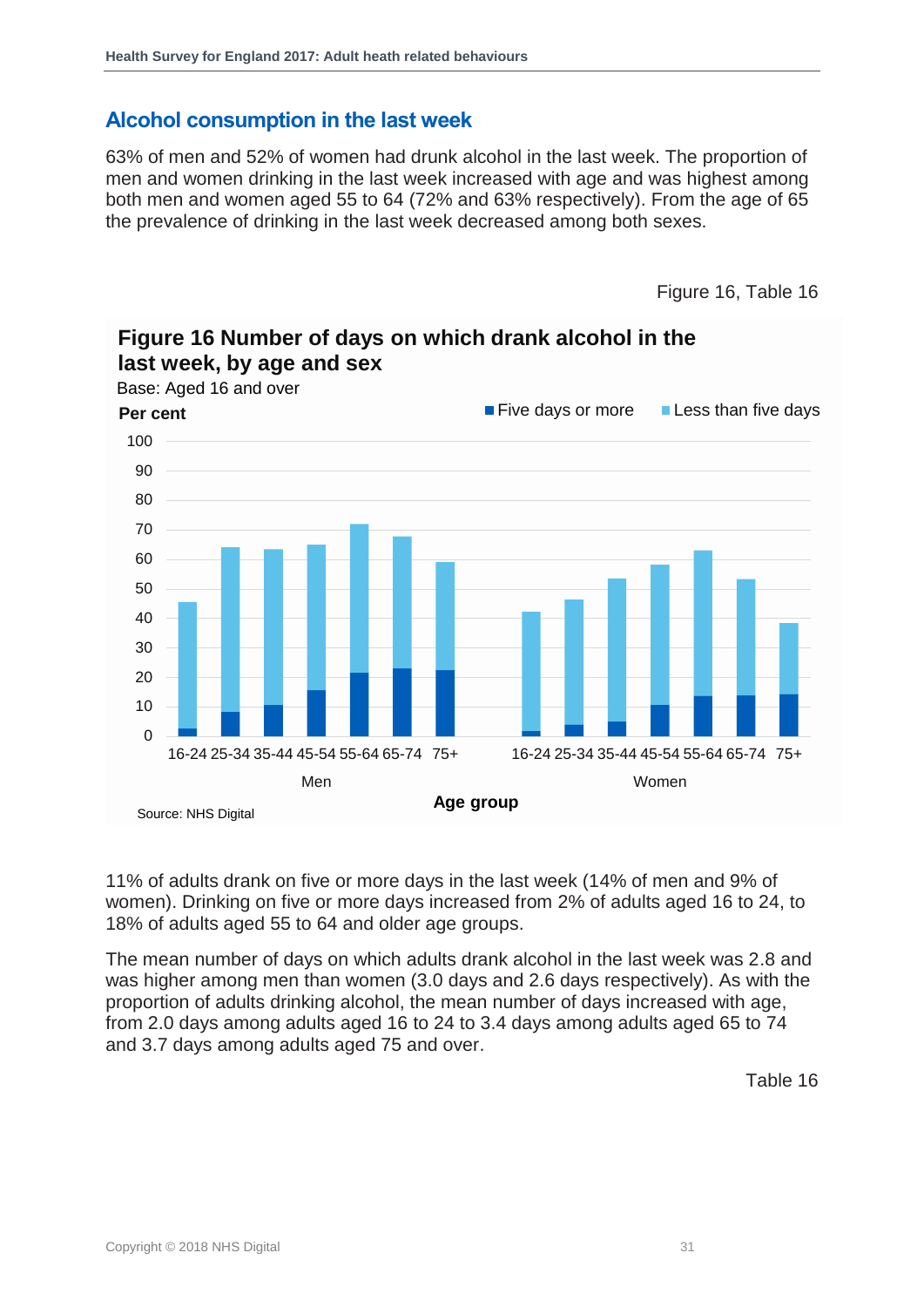#### <span id="page-31-0"></span>**Estimated maximum alcohol consumption on any day in the last week, by survey year, age and sex**

Trends in alcohol consumption between 1998 and 2017, based on the maximum amount drunk on any day in the last week are shown in Table 17. The methodology used to estimate the number of units of alcohol changed in 2006 and more details are in the Appendix at end of this report. Table 17 shows both the original and revised estimates for 2006, and the revised estimates for 2007 onwards; the revised methodology has been used to measure trends in subsequent years.

The proportion of men drinking more than 4 units on any day in the last week was lower in 2017 (34%) than in 2006 (41%). There has been a gradual decline from a peak of 43% in 2009.

The proportion of men who drank more than 8 units in a day dropped from 24% in 2006 to 19% in 2017, with a gradual decline since 2009.

There was a similar pattern of decrease among women: between 2006 and 2013 the proportion consuming more than 3 units on any day in the last week dropped from 33% to 25%. Since 2013 this proportion has fluctuated between 25% and 27%; in 2017 it was 25%.

The proportion of women drinking more than 6 units in a day decreased between 2006 and 2017 from 16% to 11%.

Figure 17, Table 17



#### **Figure 17 Maximum amount drunk on any day in the last week, 2006-2017**

Copyright © 2018 NHS Digital 32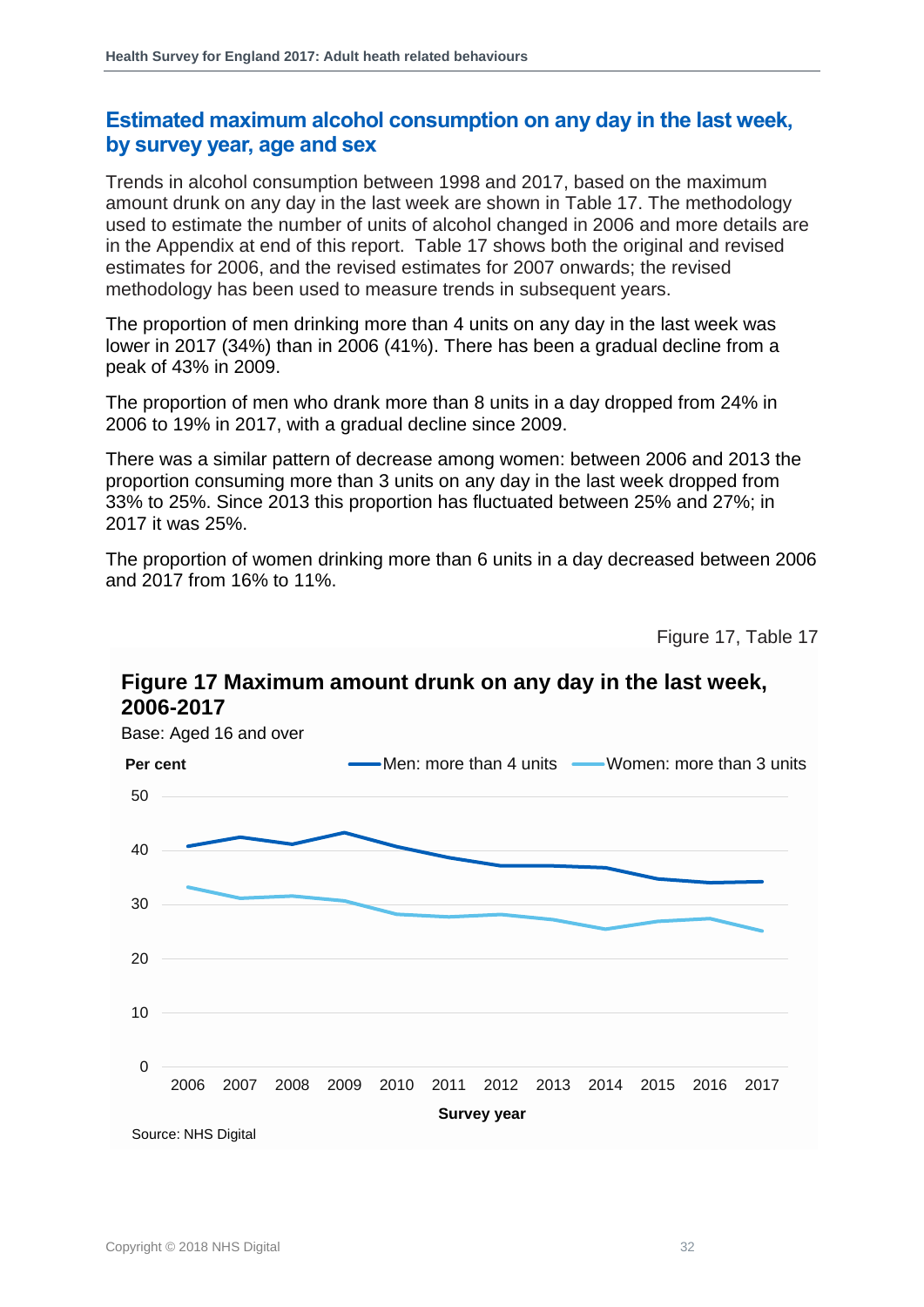## <span id="page-32-0"></span>**Fruit and Vegetable Consumption**

#### <span id="page-32-1"></span>**Introduction**

In 2002 the World Health Organization (WHO) began to develop a global strategy on diet, physical activity and health in the context of the rising burden of chronic diseases. Diseases like cardiovascular disease, stroke, diabetes and cancer present a major challenge to public health, particularly in developed countries. These diseases, and the associated unhealthy behaviours, cluster among poor communities and contribute to social and economic inequalities.<sup>46</sup>

A 2005 report estimated that food-related ill-health in the UK is responsible for about 10% of deaths and illness, costing the NHS £6 billion annually. The vast majority of this burden is due to unhealthy diets rather than food-borne diseases.<sup>47</sup> Dietary goals to prevent chronic diseases emphasise eating more fresh vegetables, fruits, and pulses.<sup>48</sup> The 5 A Day guidelines were developed based on the recommendation from WHO that consuming 400g fruit and vegetables a day can reduce risks of chronic diseases, e.g. heart disease, stroke, and some cancers.<sup>49</sup> These guidelines state that everyone should eat at least five portions of a variety of fruit and vegetables every day.<sup>50</sup> Fruit and vegetables may also play an important role in weight management when combined with reduced fat intake,<sup>51</sup> and may reduce the risk of Type  $2$ diabetes<sup>52</sup> and impaired cognitive function.<sup>53</sup>

Questions about fruit and vegetable consumption were first included in the HSE in 2001 and are designed to assess fruit and vegetable consumption in terms of portions per day (roughly 80g per portion). The questions were not included in 2012 or 2014.

[www.who.int/social\\_determinants/thecommission/finalreport/en/index.html](http://www.who.int/social_determinants/thecommission/finalreport/en/index.html)

l

<sup>46</sup> World Health Organization. *Global strategy on diet, physical activity and health.* The Fifty-seventh World Health Assembly, World Health Organization, Geneva, 2004. [www.who.int/dietphysicalactivity/strategy/eb11344/strategy\\_english\\_web.pdf](http://www.who.int/dietphysicalactivity/strategy/eb11344/strategy_english_web.pdf)

<sup>47</sup> Rayner M, Scarborough P. *The burden of food related ill health in the UK.* J Epidemiol Community Health 2005;**59**:1054-1057.

<sup>48</sup> Commission on Social Determinants of Health. Closing the gap in a generation: health equity through action on the social determinants of health. Final Report of the Commission on Social Determinants of Health. World Health Organization, Geneva, 2008.

<sup>49</sup> *Diet, nutrition and the prevention of chronic diseases: report of a Joint FAO/WHO Expert Consultation.* WHO Technical Report Series, No. 916. World Health Organization, Geneva, 2003. [www.who.int/dietphysicalactivity/publications/trs916/en/](http://www.who.int/dietphysicalactivity/publications/trs916/en/)

<sup>50</sup> [www.nhs.uk/livewell/5aday/pages/5adayhome.aspx/](http://www.nhs.uk/livewell/5aday/pages/5adayhome.aspx/)

<sup>&</sup>lt;sup>51</sup> Tohill B. *Dietary intake of fruit and vegetables and management of body weight.* Background paper for the Joint FAO/WHO Workshop on Fruit and Vegetables for Health, World Health Organization, 2004. [www.who.int/dietphysicalactivity/publications/f&v\\_weight\\_management.pdf](http://www.who.int/dietphysicalactivity/publications/f&v_weight_management.pdf)

<sup>52</sup> Bazzano L, Li T, Kamudi J, Hu F. Intake of Fruit, Vegetables, and Fruit Juices and Risk of Diabetes in Women. Diabetes Care 2008;**31**:7:1311-1317.

<sup>53</sup> Loef M, Walach H. *Fruit, vegetables and prevention of cognitive decline or dementia: a systematic review of cohort studies.* J Nutrit Health Aging. 2012 Jul;**16**(7):626-30. <http://www.ncbi.nlm.nih.gov/pmc/articles/PMC2696613/>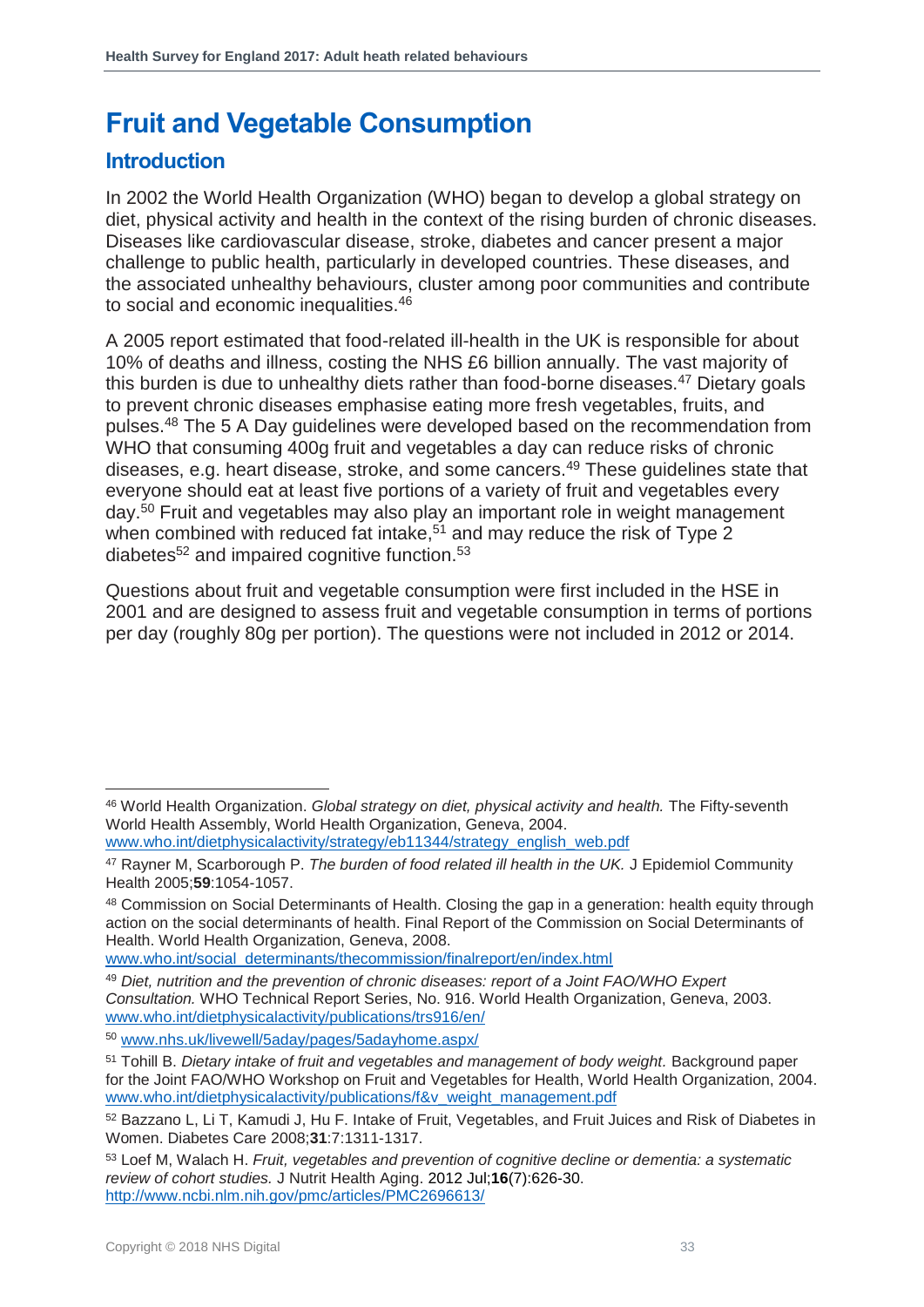#### <span id="page-33-0"></span>**Fruit and vegetable consumption, by survey year, age and sex**

In 2017, 29% of adults were eating the recommended five portions of fruit and vegetables a day. Survey estimates are subject to a margin of error. It is likely that in 2017 the proportion of adults eating five portions of fruit and vegetables a day was between 27% and 30%.

For both men and women, the proportion consuming five or more portions per day increased from 2001, when it was 22% for men and 25% for women, reaching a peak in 2006 at around 28% for men and 32% for women.

Since 2008, figures for men have remained stable at around 24-26%; in 2017 it was 26%.

For women, the proportion of women consuming five or more portions per day remained stable between 2008-2016 at around 27-29% and increased to 32% in 2017.

Figure 18, Table 18

#### **Figure 18 Trends in prevalence of eating five or more portions per day, 2001-2017, by sex**



Note: Data from 2003 onwards are weighted for non-response. Data were not collected in 2012 and 2014

Source: NHS Digital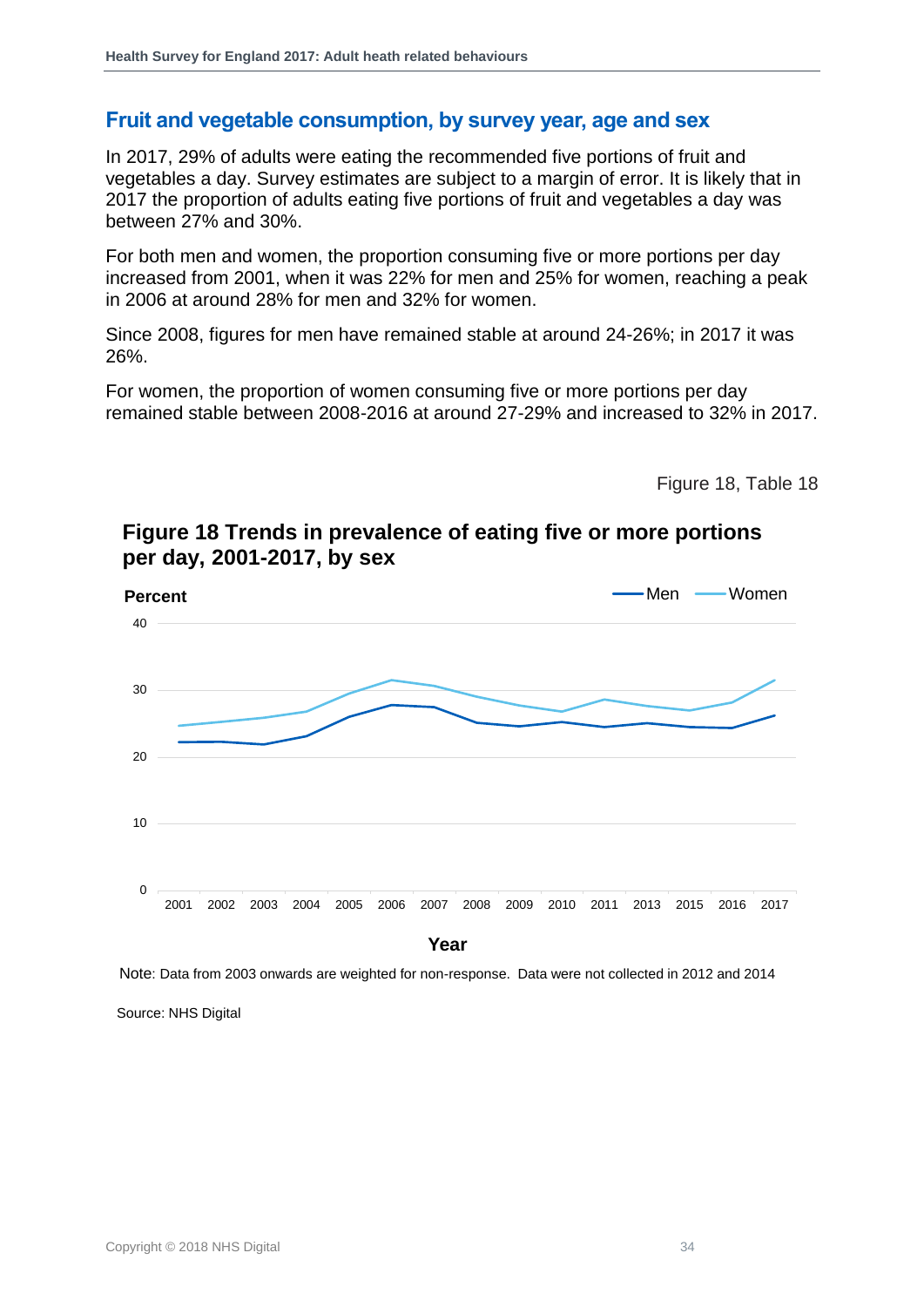The mean number of portions of fruit and vegetables consumed by adults between 2009 and 2016 ranged between 3.5 and 3.6 per day. In 2017 it was slightly higher at 3.8 portions per day.

Consumption varied with age, young people aged 16 to 24 consumed on average the lowest number of portions of fruit and vegetables, 3.3 a day, and were the least likely age group to eat their five a day recommendation, 23%.

Figure 19, Table 18

#### **Figure 19 Portions of fruit and vegetables eaten per day, by age**



Base: All adults aged 16 and over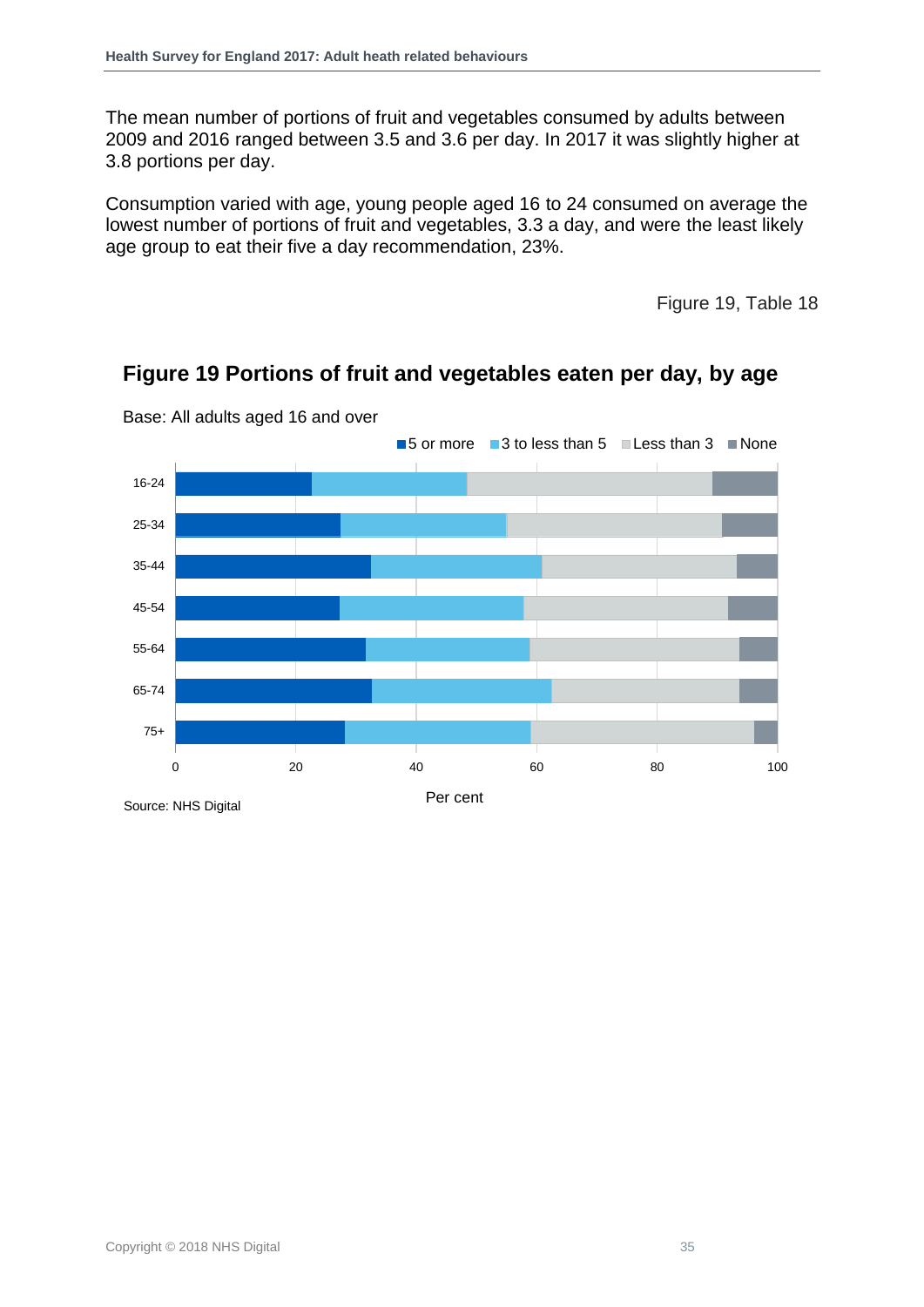#### <span id="page-35-0"></span>**Fruit and vegetable consumption, by equivalised household income and sex**

Higher consumption of fruit and vegetables was associated with higher income, and vice versa: 37% of all adults (32% of men and 42% of women) in the highest income quintile had consumed five or more portions of fruit and vegetables on the previous day compared with 23% of all adults (21% of men and 25% of women) in the lowest quintile.

Figure 20, Table 19

#### **Figure 20 Fruit and vegetable consumption, by equivalised household income and sex**



Base: Aged 16 and over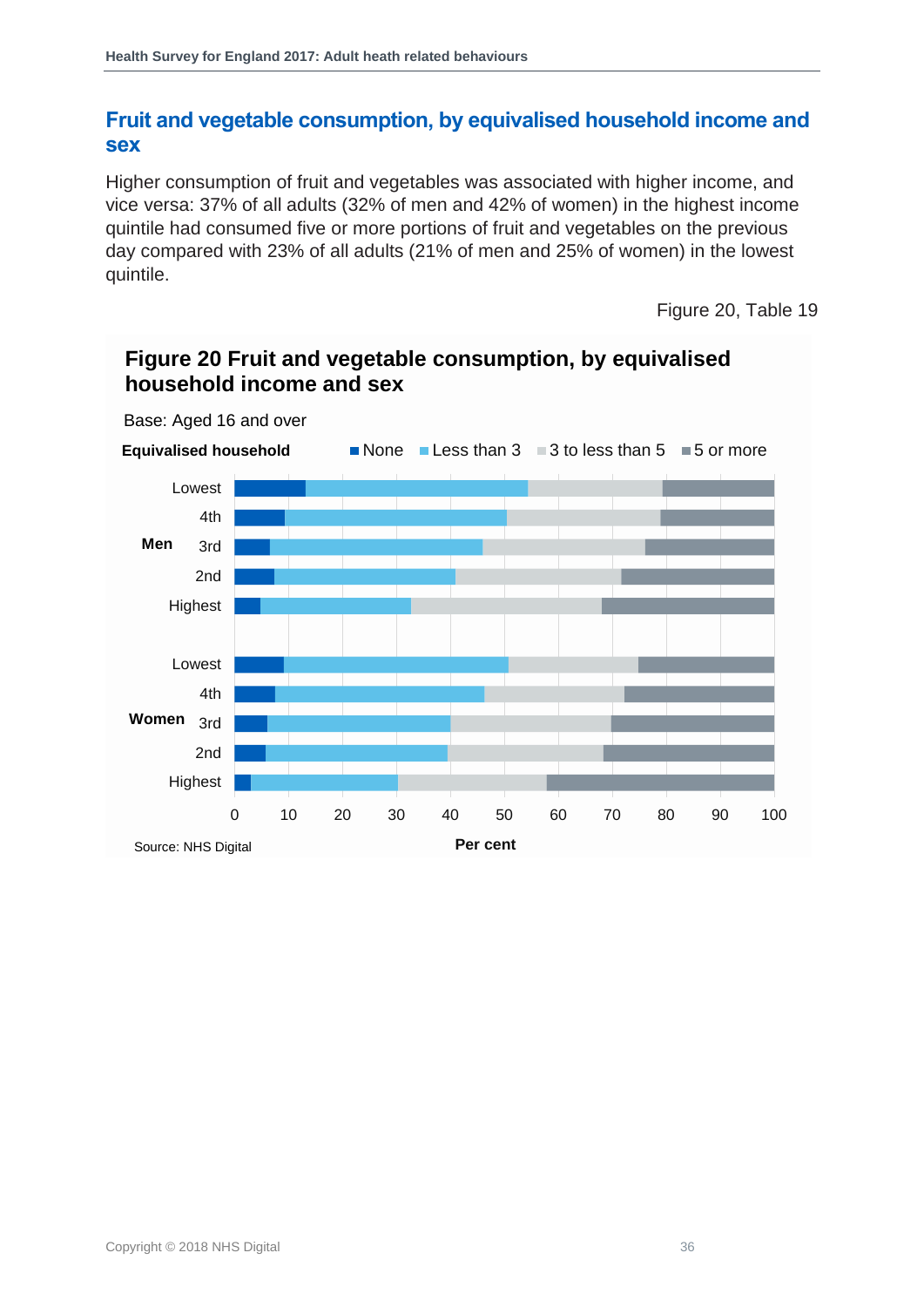### <span id="page-36-0"></span>**Appendix – Technical information**

#### <span id="page-36-1"></span>**Methods**

Full questionnaires are included in the survey Documentation. Further details of the protocols for collecting measurements can be found in the HSE 2017 Methods report. Both of these are available via [https://digital.nhs.uk/pubs/hse2017.](https://digital.nhs.uk/pubs/hse2017)

#### <span id="page-36-2"></span>**Technical details about trend tables**

Trend tables present the results within the general population sample, although in some years boost sample data have been included. For example, some estimates for 2002 are based on data from young adults in both boost and general population samples to increase the precision of the results. For 2005, the boost sample of older people is included in the estimates for people aged 65 and over. In these years, boost sample cases have been excluded from the estimates for all men, all women and all adults.<sup>54</sup>

Since 2013, standard errors (shown in some tables) have been calculated for all survey years using a complex samples module of the statistical package. In 2014, standard errors for adult estimates in years up to 2002 were also recalculated using the complex samples module. This complex samples module takes account of the complex survey design and weighting used in the HSE rather than assuming a simple random sample.<sup>55</sup> In the earlier trend tables, standard errors for years up to 2002 did not use a complex samples module, and therefore indicated narrower margins of error than those shown in the tables from 2013 onwards.

In 2003, non-response weighting was introduced for the first time in the HSE series. Since the weighted data provide more accurate information for the individual years for which they are available, the analysis of trends in this report focuses on the weighted estimates for 2003 onwards.<sup>56</sup>

The impact of the weighting can be seen in the 2006 adults' trend tables, available at [Health Survey for England -](https://digital.nhs.uk/data-and-information/publications/statistical/health-survey-for-england/health-survey-for-england-2006-latest-trends) 2006 trends. These present unweighted estimates (directly comparable with previous years) and weighted estimates for 2003 to 2006.

 $\overline{a}$ <sup>54</sup> Data from older people in care homes collected for the 2000 survey are not included in trend tables as there are likely to be significant differences in the health of older people living in private households and in care homes.

<sup>&</sup>lt;sup>55</sup> Full details of the HSE sample can be found in the HSE 2017 Methods report available via <https://digital.nhs.uk/pubs/hse2017>

<sup>&</sup>lt;sup>56</sup> In 2003, key survey variables using weighted and unweighted estimates were compared. This comparison showed that there are small differences between weighted and unweighted results, which are generally larger for men than women. See Blake, M. *Weighting the data*. Section 7.4.2, in Sproston K, Primatesta P (eds). *Health Survey for England 2003. Volume 3: Methodology and documentation.* The Stationery Office, London, 2004.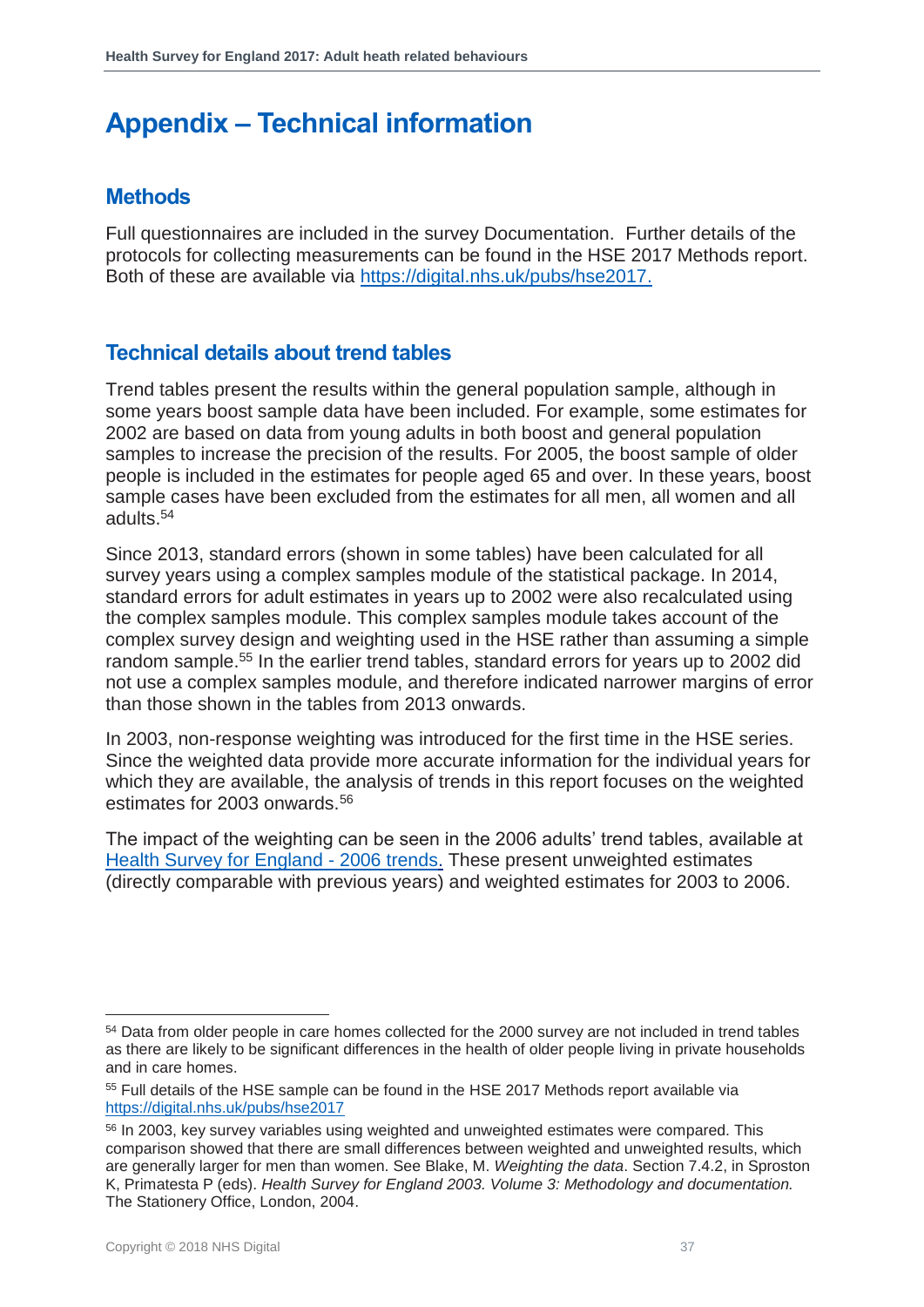#### <span id="page-37-0"></span>**Changes in the conversion of drinks to alcohol units**

Trends in alcohol consumption between 1998 and 2017 based on the maximum amount drunk on any day in the last week are shown in Table 17.

The method used by the HSE to convert drinks to units remained essentially unchanged from 1991 until 2005, based on assumptions introduced by the General Household Survey (GHS) in 1990.<sup>57</sup> By the mid-2000s, it became clear that these assumptions were no longer valid. The average strengths of beers and wines had increased in the intervening years, and pubs, bars and restaurants served drinks in a broader range of measures.<sup>58</sup> Standard glasses of wine, formerly 125ml, are likely to be 175ml. From 2006, changes have been made in the way the HSE and other surveys estimate alcohol consumption. The table below shows the original conversion factors used by the HSE until 2005 and the revised conversion factors used from 2006.

| <b>Type of drink</b>                                       | <b>Measure</b>                          | Original<br>equivalent units of<br>alcohol | <b>Revised</b><br>equivalent units of<br>alcohol |
|------------------------------------------------------------|-----------------------------------------|--------------------------------------------|--------------------------------------------------|
| Normal strength                                            | Pint                                    | $\overline{2}$                             | $\overline{2}$                                   |
| beer, lager, stout,<br>cider, shandy (less<br>than 6% ABV) | Can or bottle                           | amount in pints<br>multiplied by 2         | amount in pints<br>multiplied by 2               |
|                                                            | Small cans (size<br>unknown)            | 1                                          | 1.5                                              |
|                                                            | Large cans or bottles<br>(size unknown) | $\overline{2}$                             | $\overline{2}$                                   |
| Strong beer, lager,                                        | Pint                                    | 3                                          | 4                                                |
| stout, cider (6%<br>ABV or more)                           | Can or bottle                           | amount in pints<br>multiplied by 3         | amount in pints<br>multiplied by 4               |
|                                                            | Small cans (size<br>unknown)            | 1.5                                        | $\overline{2}$                                   |
|                                                            | Large cans or bottles<br>(size unknown) | 3                                          | 3                                                |
| Spirits and<br>liqueurs                                    | Glass (single measure)                  | $\overline{1}$                             | 1                                                |
| Sherry, martini<br>and other fortified<br>wines            | Glass                                   | $\mathbf{1}$                               | 1                                                |
| Wine                                                       | Glass                                   | 1                                          | $\overline{2}$                                   |
| Alcopops                                                   | Small can or bottle                     | 1                                          | 1.5                                              |

The changes have an impact on the estimated consumption of beer, wine and alcopops; the most significant of these is the revision to the unit equivalent of a glass

l

<sup>57</sup> Smyth M, Browne F. *General Household Survey 1990.* HMSO, 1992.

<sup>58</sup> Goddard E. *Estimating alcohol consumption from survey data: improved method of converting volume to units.* ONS, 2007.

[http://webarchive.nationalarchives.gov.uk/20160105160709/http://www.ons.gov.uk/ons/guide](http://webarchive.nationalarchives.gov.uk/20160105160709/http:/www.ons.gov.uk/ons/guide-method/method-quality/specific/gss-methodology-series/index.html)[method/method-quality/specific/gss-methodology-series/index.html](http://webarchive.nationalarchives.gov.uk/20160105160709/http:/www.ons.gov.uk/ons/guide-method/method-quality/specific/gss-methodology-series/index.html)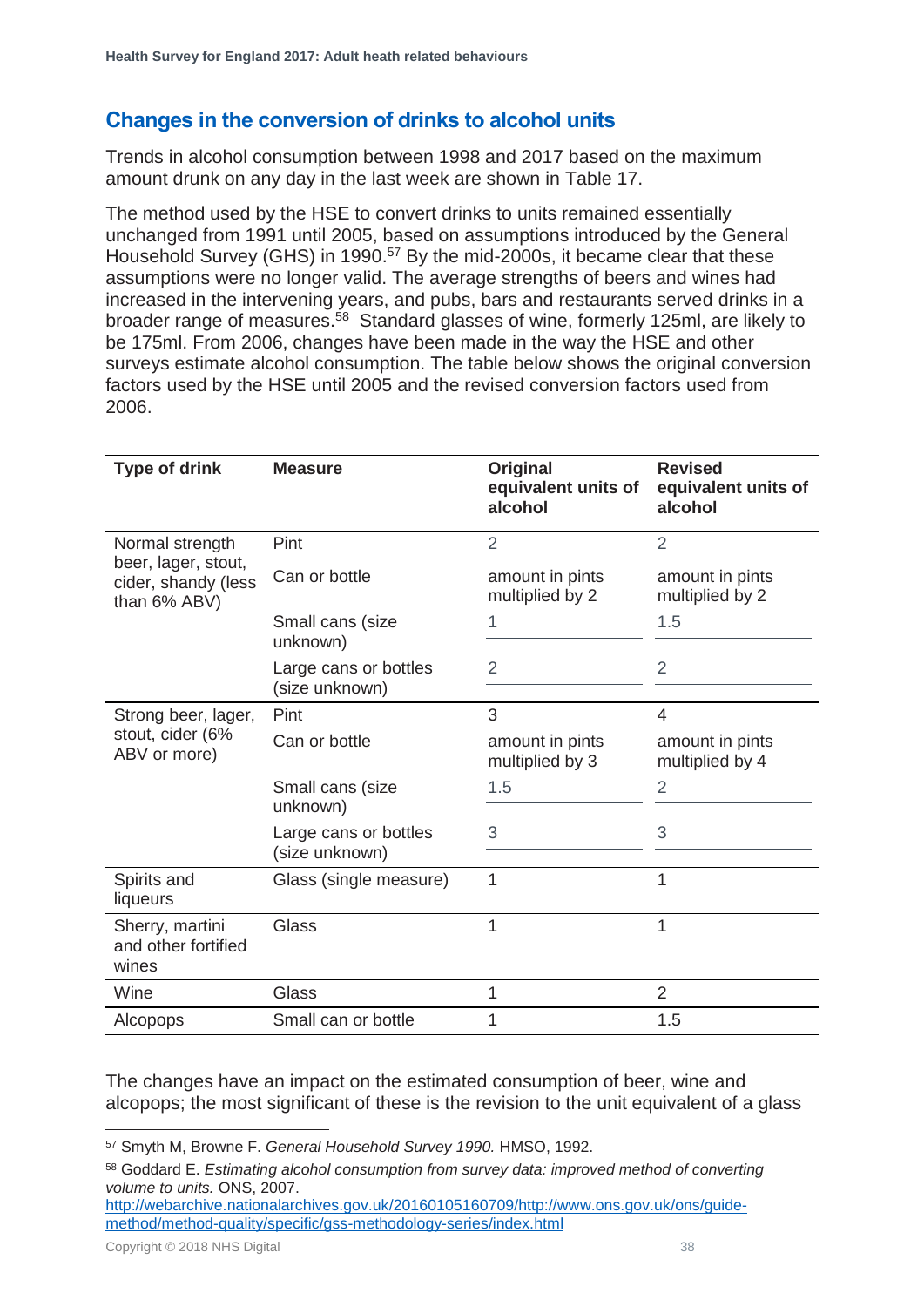of wine. In 2006, the conversion for a glass of wine was changed from one unit to two units; in 2007, a further adjustment was made and separate conversion rates were used for 125ml, 175ml and 250ml wine glasses as follows:

- Large glass 250ml 3.0 units
- Standard glass 175ml 2.0 units
- Small glass 125ml 1.5 units.

Table 17 shows both the original and revised estimates for 2006, and the revised estimates for 2007 onwards; the revised methodology has been used to measure trends in subsequent years. For information on trends using the original method, and differences between the original and revised estimates for 2006, see the 2006 trend tables commentary, available at: [https://digital.nhs.uk/data-and](https://digital.nhs.uk/data-and-information/publications/statistical/health-survey-for-england/health-survey-for-england-2006-latest-trends)[information/publications/statistical/health-survey-for-england/health-survey-for](https://digital.nhs.uk/data-and-information/publications/statistical/health-survey-for-england/health-survey-for-england-2006-latest-trends)[england-2006-latest-trends](https://digital.nhs.uk/data-and-information/publications/statistical/health-survey-for-england/health-survey-for-england-2006-latest-trends)

Further details of the effects of this on estimates are included in Chapter 7, sections 7.2 and 7.5 of the 2007 report see:

[https://files.digital.nhs.uk/publicationimport/pub00xxx/pub00415/heal-surv-life-know](https://files.digital.nhs.uk/publicationimport/pub00xxx/pub00415/heal-surv-life-know-atti-beha-eng-2007-rep-v2.pdf)[atti-beha-eng-2007-rep-v2.pdf](https://files.digital.nhs.uk/publicationimport/pub00xxx/pub00415/heal-surv-life-know-atti-beha-eng-2007-rep-v2.pdf)